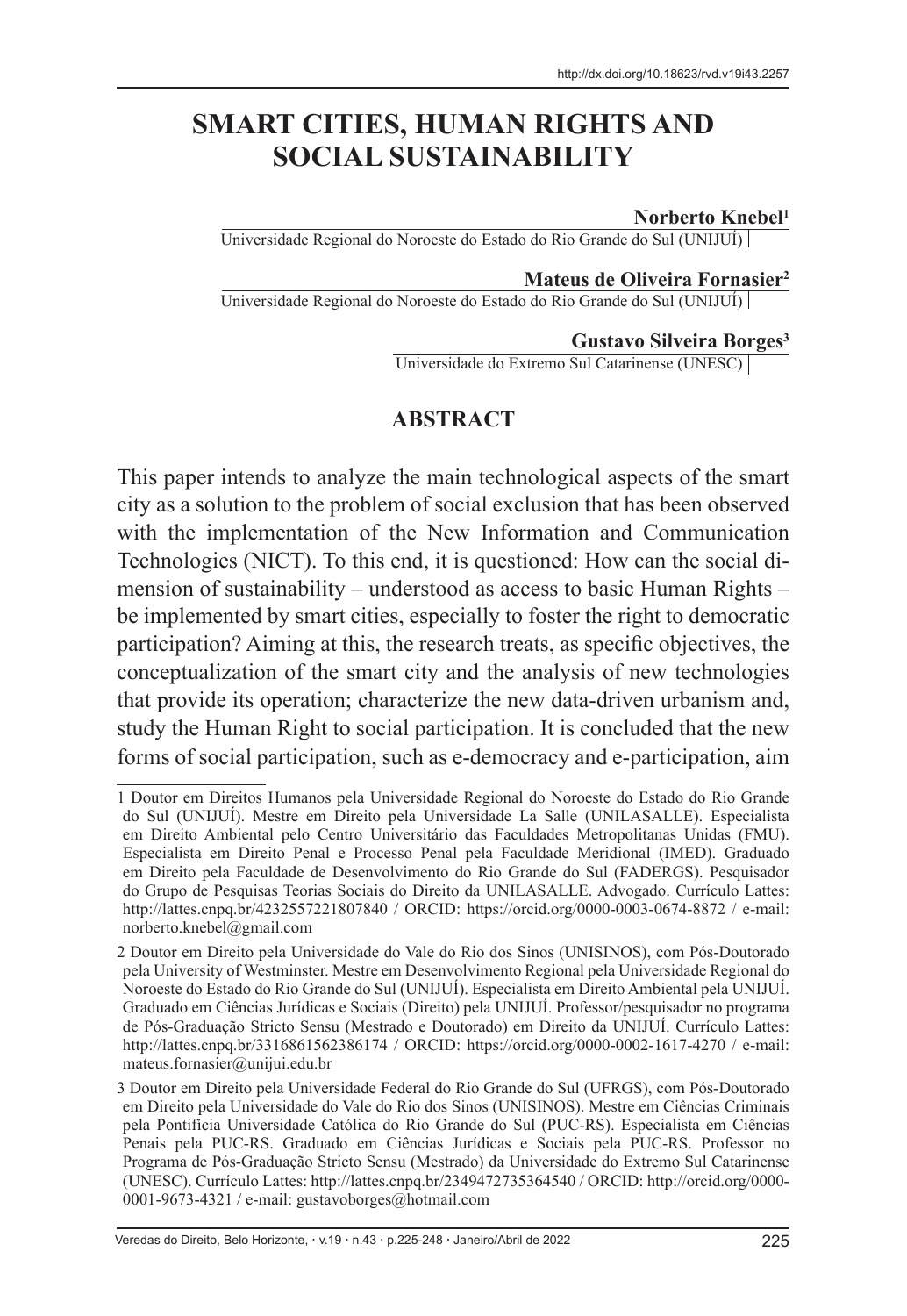at the reaffirmation of democratic principles discredited by a disengaged citizenship. To this end, it was observed that the smart city is capable of promoting citizen engagement, since NICT provide low cost and the capacity to be defended as a free and egalitarian social sphere above individual interests. Methodology: Bibliographic review technique, dialectical procedure method and qualitative approach.

**Keywords:** exclusion; human rights; participation; smart city; sustainability.

## *CIDADES INTELIGENTES, DIREITOS HUMANOS E SUSTENTABILIDADE SOCIAL*

## *RESUMO*

*O presente artigo pretende analisar os principais aspectos tecnológicos da cidade inteligente como uma solução para o problema da exclusão social que vem sendo observada com a implementação das Novas Tecnologias da Informação e Comunicação (NTIC). Para isso, questiona-se: Como a dimensão social da sustentabilidade – compreendida como o acesso aos Direitos Humanos básicos – pode ser implementada pelas cidades inteligentes, especialmente para fomentar o direito à participação democrática? Objetivando isso, a pesquisa trata como objetivos específicos, a conceituação da cidade inteligente e a análise das novas tecnologias que proporcionam o seu funcionamento; caracterizar o novo urbanismo orientado por dados e, estudar o Direito Humano à participação social. Conclui-se que as novas formas de participação social, como a e-democracia e a e-participação, têm como objetivo a reafirmação de princípios democráticos desacreditados por uma cidadania desengajada. Para isso, observou-se que a cidade inteligente é capaz de promover o engajamento do cidadão, pois as NTIC proporcionam baixo custo e capacidade para ser defendida como âmbito social livre e igualitário acima de interesses individuais. Metodologia: técnica de pesquisa de revisão bibliográfica, método de procedimento dialético e abordagem qualitativa.*

*Palavras-chave: cidade inteligente; direitos humanos; exclusão; participação; sustentabilidade.*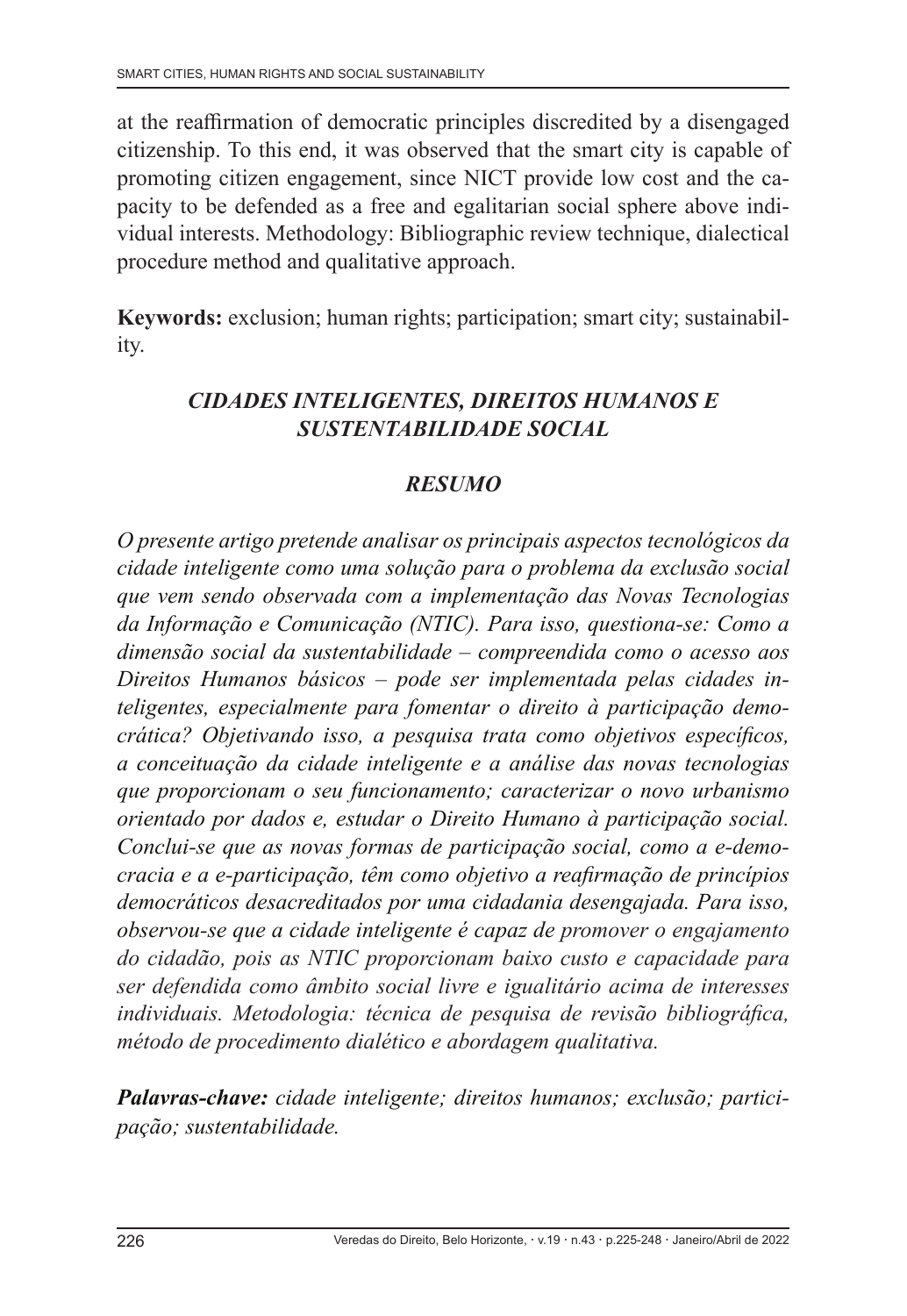### **INTRODUCTION**

Smart cities are part of a notorious social and urban phenomenon, being that it is not uncommon to see that expression as advertisement for both the Public Administration or the companies that market and maintain urban management systems nowadays. The term is originated from a project by International Business Machines (IBM), called "Smarter Cities Challenges". It is also part of a corporate narrative incorporated by public management of cities, serving to demarcate an objective for "smart" urban projects, which use technologies for better urban development.

In that scenario, this research focuses on the analysis of aspects that make the city become "smart", focusing on the implementation of information and communication technologies in urban management, in all relevant aspects to urban planning, aiming to present the smart city as a viable hypothesis to deal with the research problem: how is it possible to avoid social exclusion of citizen in the participatory scope of urban management in this new technological/informational environment? Therefore, the main concern of the research is the concern with the social dimension of sustainability, focused on the realization of basic Human Rights – given the rapid implementation of new Information and Communication Technologies (ICT).

Bibliographic review technique, dialectical procedure and qualitative approach were used here, being noticed that although research on urban themes raise empirical analysis on a specific city or context, the adopted methodology allows and requires a fundamentally theoretical reflection on the historical, social and economic context in which smart cities are asserted, reflecting on the necessary depth to formulate a relevant critique of this production of urban space.

Thus, the first part of its development presents conceptual aspects of smart cities and postulates a new informational political economy based on the central importance of data in this new social configuration. In the following parts, it is analyzed how new technologies transform legal-spatial relations and urban planning through the constitution of an informational space and new paradigms related to data management. Finally, it deals on technological alternatives that can solve or mitigate the impossibility of inclusion by Human Rights.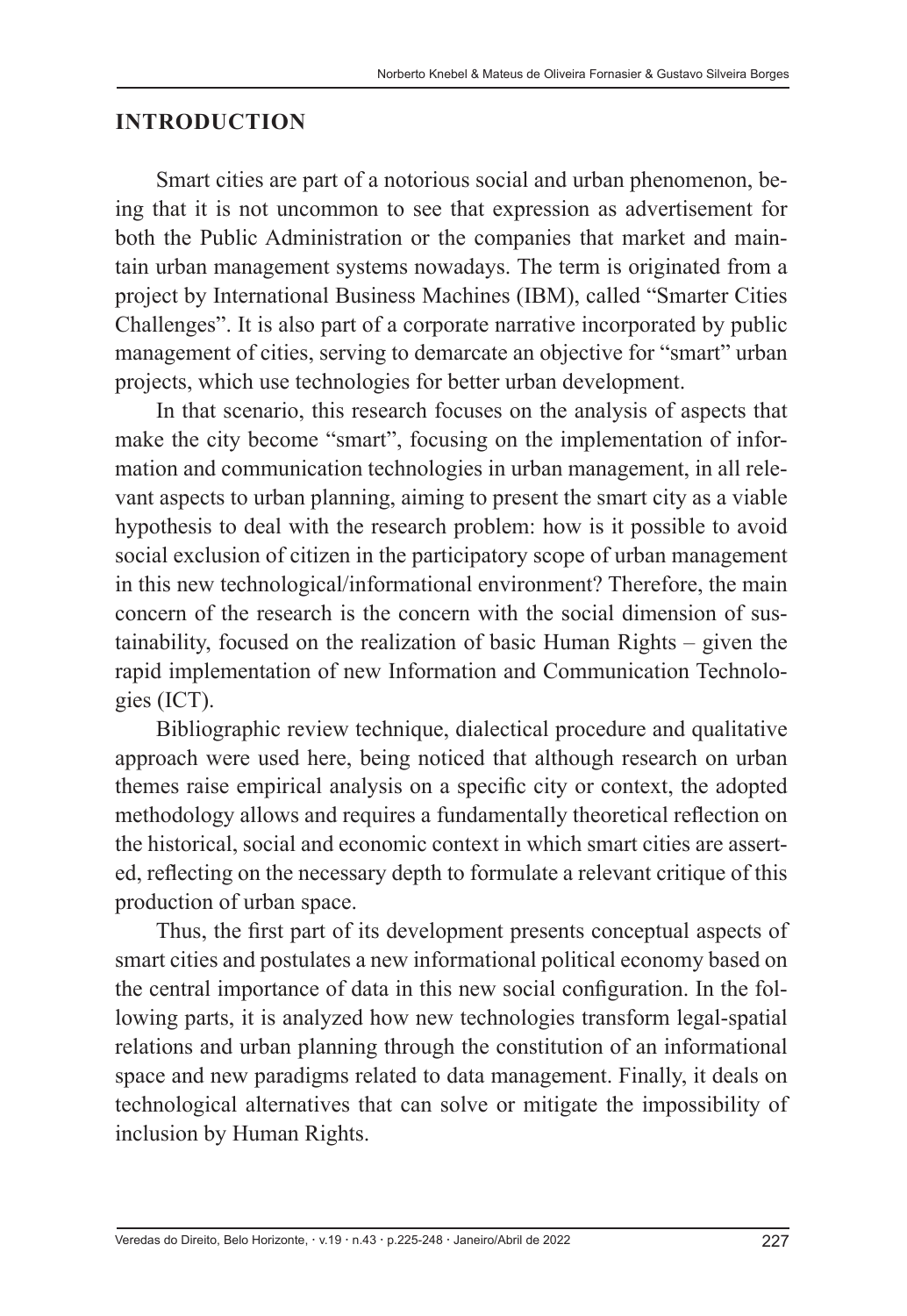### **1 THE POLITICAL ECONOMY OF SMART CITIES**

"Smart" are the cities that operate under a platform that allows the connection of intelligent systems, that is, ICT mechanisms used as a means of operating the city's equipment, such as energy system through smart grids, capable of, in real time, intelligently distributing energy by efficiently interconnecting production sources, producing data on consumption and production in an accessible way (FARHANGI, 2009; EKANAYAKE *et al*., 2012); intelligent mobility – linked to constant information on traffic conditions and the pace of transport, making decisions live according to reality, promoting better mobility conditions (BENEVOLO; DAMERI; D'AURIA, 2016; SOMOV; DUPONT; GIAFREDA, 2013; SILVA-MAR-TINS; GONZALES-TACO, 2020); intelligent waste management – which promotes better waste disposal, in accordance with environmental and sanitary principles, identifying materials and possibilities for reuse, whether in the city's waste management work or in the technology of residential garbage cans capable of producing data (JIA *et al*., 2020; HARIBABU *et al*., 2017).

They are a reflection of the change in certain paradigms of political economy – directly linked to the rise of information and communication technologies – in the face of capitalist urbanism, that is, a transformation of the city derived from industrial capitalism to the city derived from informational capitalism. But they are not a chance or pure act of urban creativity,4 being a product of the political economy renewed by the paradigm of new ICT, resulting from the social production of informational space and platforms, due to the rise of goods and services related. Viewing them from the political economy allows us to identify this production of space under changes in the production, exchange and circulation of goods, having fundamental implications in the spheres of work, society and economy – from industrial goods to the commodification of digital data and algorithms.

What effectively could make them "smart" would be, with great promise, the use of these network infrastructures and massive data analysis to

<sup>4</sup> This shows that the concept of "smart city" is not unanimous in its use, although it has gained significant traction among academics, businessmen, governments and the media – according to Kitchin (2015) this use has relapsed into being idealistic or purely technical, or even that criticism that is absent from the nuances of the complex of processes that constitute it, that is, absent from empirical evidence. It is necessary to analyze the history of the concept of "smart city" and what they actually are from a perspective that goes beyond the unilaterality of the "corporate narrative" – limited to corporate attitudes and interests (SODERSTROM; PAASCHE; KLAUSER, 2014) – comprising socio-historical analysis that implies the complexity of associations and problematizations that include the use of the term (YANG, 2020).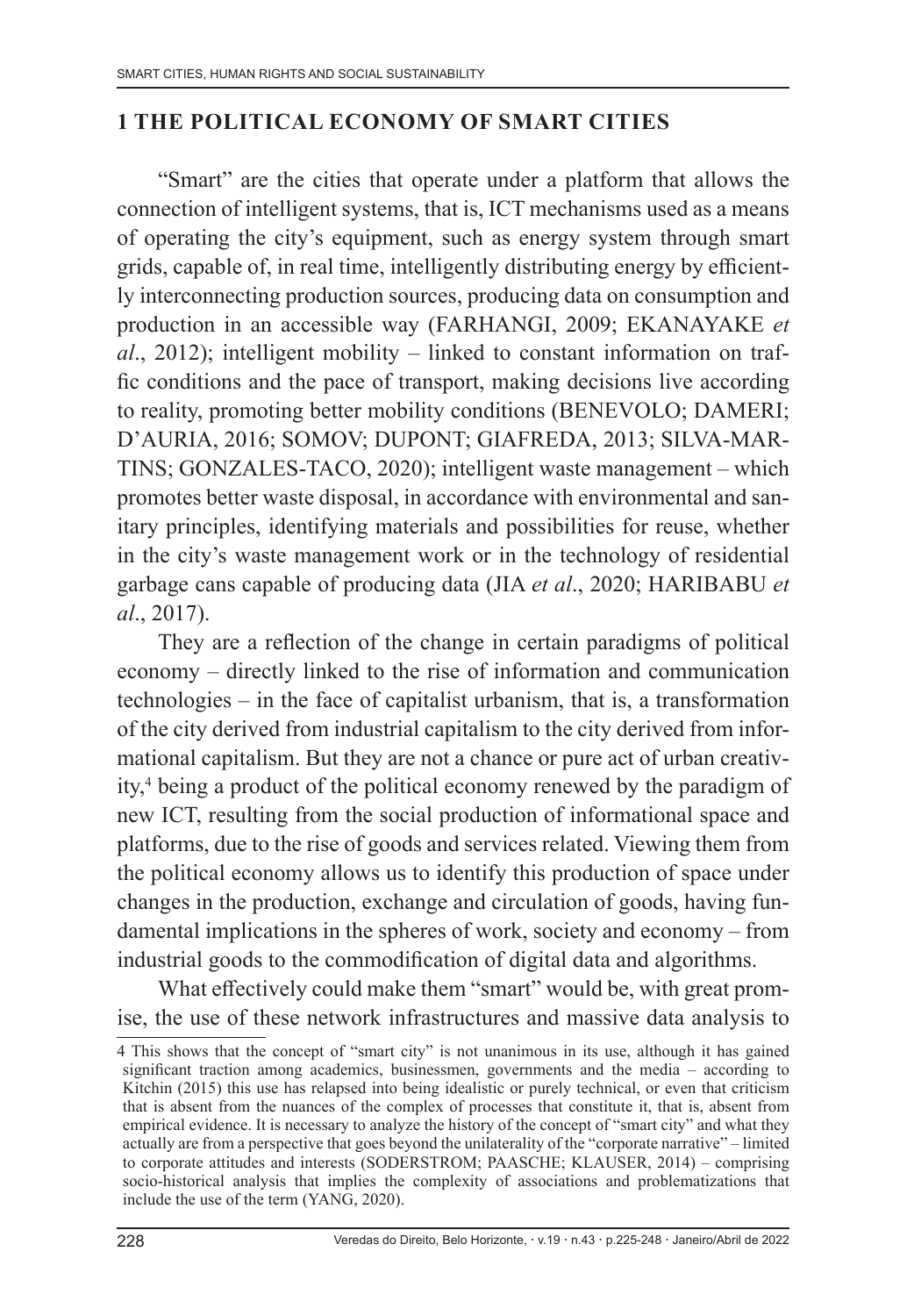produce, according to Kitchin (2015: (I) a smart economy, which promotes entrepreneurship, innovation, productivity, competitiveness, such as the economics of applications and sharing; (II) smart governance, or the establishment of new forms of digitized government, capable of producing better-informed decisions and delivering better services; (III) smart mobility, when creating efficient, inter-operational and multiple transport systems; (IV) smart environments, which promote sustainability and resilience; (V) intelligent life, promoting quality of life and safety; (VI) smart people, using technologies and services that better inform citizens and promote creativity.

Regardless of the critical view, the origin of the term "smart city" is disputed. The main reason for the popularization of the term may be the large-scale initiative of the International Business Machines (IBM) corporation in 2010, called "Smarter Cities Challenge",<sup>5</sup> which used the adjective "smart" to characterize the use of smart system technologies as solutions to urban problems (NAPHADE *et al*., 2011, p. 32).

IBM projects the rise smarter cities from a process, or "journey", not as an immediate transformation, which requires (DIRKS; KEELING, 2009): (a) instrumentalization and digitization, as the ability to identify the urban processes – becoming the city a "system of systems"; (b) interconnection – the dialogue between systems and managers; and (c) intelligence – the ability to use information in large quantities to create and interpret models of behavior, capable of translating them into real and applicable knowledge.

Smarter Cities Challenge initiative signals how corporations understand their updated role in urban management, as a "partner" for the realization of urban rights. That is a process that comprises the informational political economy, both in the affirmation of non-state transnational technological agents, and in the valorization of the information commodity. Explicitly, they consider necessary to explore three themes: (I) the paradigm of new information and communication technologies – how and what these new technologies are, as well as how they influence society; (II) the reflection of this as a result of an urbanism specific to smart cities, based on the management of digital data and its effects on urban governance, in order to point out how these factors create a new perspective for (III) participation in the context of smart cities, both through new forms of institutional

<sup>5</sup> IBM's strategy raises a strategic plan for the use of ICT precisely in an environment of economic recession, with a view to improving technologies to make up for deficits in public administrations (PAROUTIS; BENNETT: HERACLEOUS, 2013).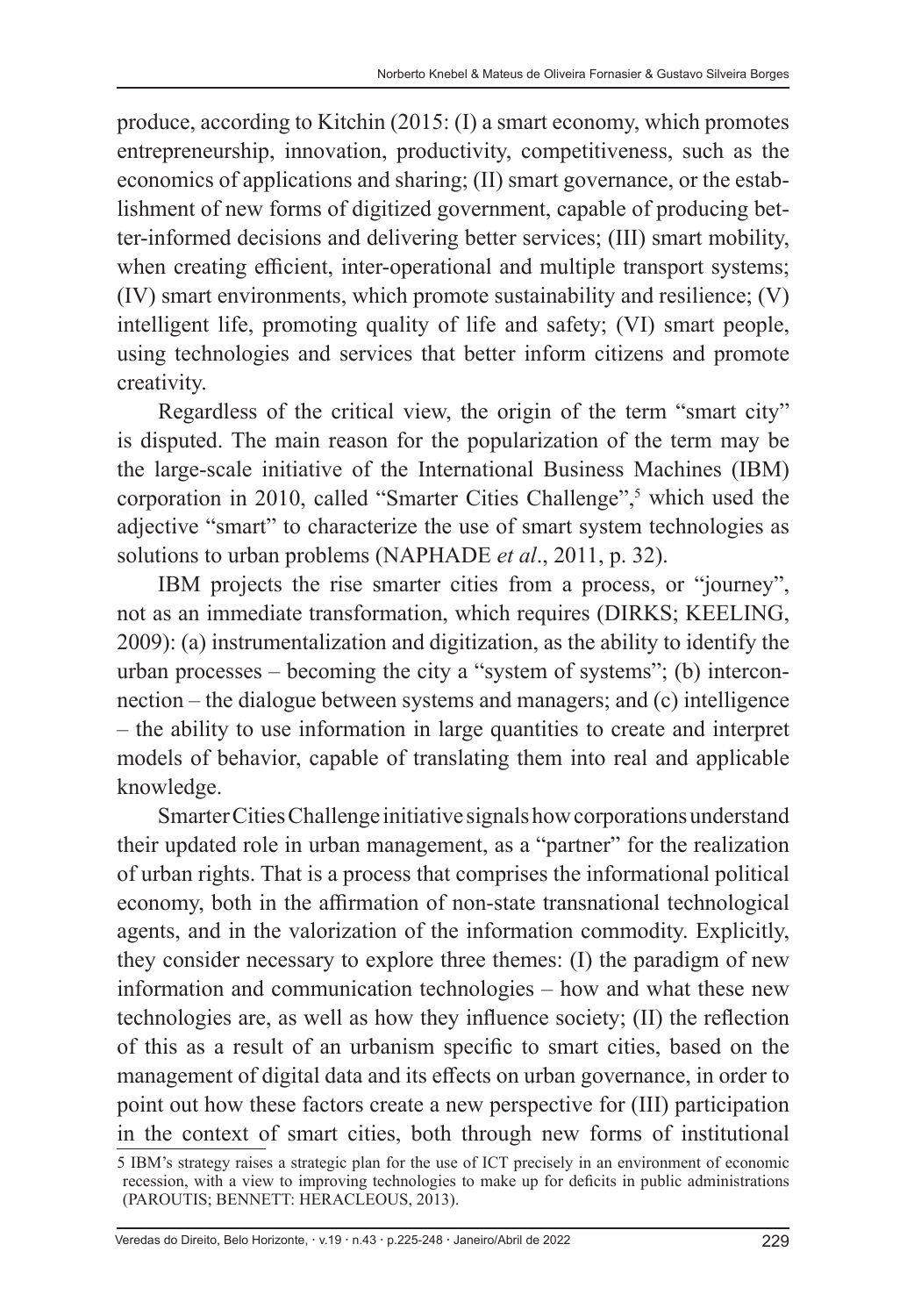participation made possible by technologies, and through a new form of citizenship based on the information society.

## **2 THE CURRENT PARADIGM OF ICT**

ICT are, according to the first use of the term, the synthesis of information transmission processes and the hardware and/or software that allow these events (STEVENSON, 1997). The aggravation of this trend towards the expansion of information transmission processes characterizes the socalled "new" information and communication technologies (NICT). The NICT refer specifically to the moment of the informational revolution  $-$  a nomenclature used to refer to the streamlining, expansion and digitization of these communications, effectively arranging them into a network, thus giving rise to ideas such as the "information society", "economy informational" and "informational space". It is essential to understand that the informational paradigm does not only undertake a technological revolution, although it is central, but a complete revolution – as announced by Lojkine (1995) – in the role of information in society, economy and city.

The proliferation of these forms of communication shows a trend towards the formation of computerized networks by society and the economy, with bureaucratic and centralized communication paradigms being overcome, having the internet as its main structure (CASTELLS, 2001). This "network society" is a reflection of the informational mode of development and restructuring of recent capitalism, which directly affects the social structure by exposing the role of technologies as a transformer of social dynamics – being that such a form of society also transforms the production of urban space (CASTELLS, 1996).

The current stage of this development of the information economy, as well as the allied development of technologies, is consistent with what Kitchin (2021, p. 219) refers to when saying that "we live in a data-driven world", considering that increasingly the world is mediated by data-rich technologies – which marks the rise of digital work, automation, platforms and data capitalism. Following Kon and Santana (2016), the most important technologies to explain the infrastructure of a smart city are: (I) internet of things, because of the need to connect devices, sensors and users – a scenario in which explain concepts such as "context-sensitive technology" and "artificial intelligence"; (II) Big Data, as the current data storage and processing paradigm; (III) cloud computing, which makes it capable and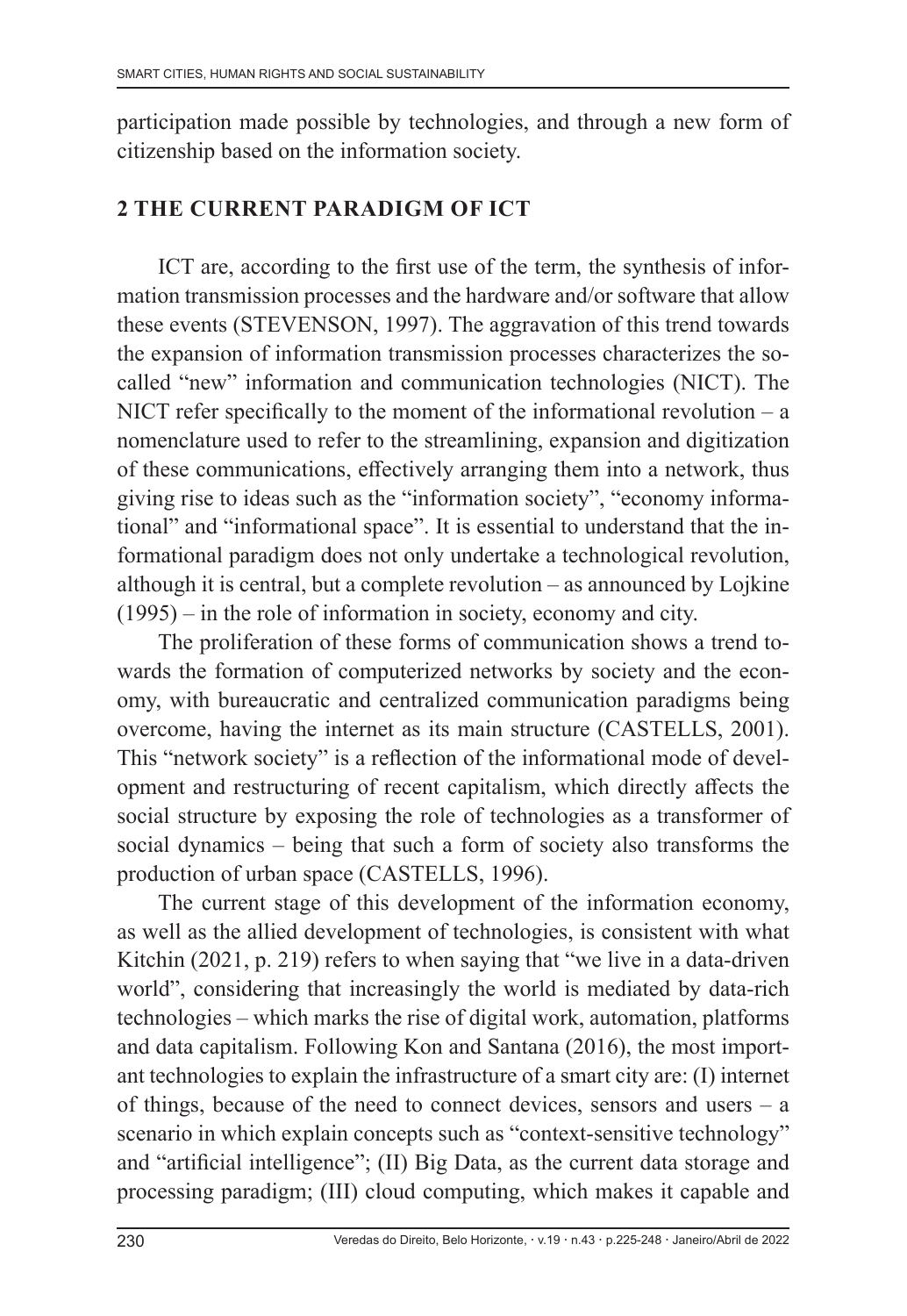scalable to provide sufficient computing potential remotely, allowing the exercise of applications and software as a service (SaaS).

According to the Institute of Electronic and Electric Engineering (IEEE, 2015), IoT is a framework that includes all things that have representation and presence on the Internet, which bridge the virtual and physical world through applications and services based on machine-to-machine (M2M) communication, that is, they are applications capable of producing and managing information in accordance with the equipment programming, being that they are connected to the internet without any input from a user to do so. IoT is the basis for smart city platform applications, mainly due to its capabilities to enable monitoring, management and remote control of devices (such as scanners, GPS, sensors, radio frequency identification, among others) – which can process data in real time and promote important new decisions in city management without a manager (who would read any and all data acquired) (KIM; RAMOS; MOHAMMED, 2017) – and to promote customized services<sup>6</sup> (GAUR *et al.*, 2015).

This context imposes the explanation about context-sensitive technologies. This is a term directly linked to the idea of ubiquitous computing, which comprises the incorporation of computing into everyday life, seeking almost imperceptible interactions with users, being that context sensitivity is the characteristic that allows applications to understand the environment (space, processes, conditions, interactions, etc.) in which they are being used, changing the users' experience accordingly to their own behavior (WANT, 2010). A system is context-sensitive when it uses the context in which it is located – for example, location, time, temperature, among others, as needed – to provide relevant information or services to users (DEY, 2010).

In smart cities, the promotion of context-sensitive platform architectures is essential, as they can provide common semantics between the facts that occur in the urban space and the digital data that circulate between networked devices (SHOLLA; NAAZ; CHISHTI, 2018). In the economy of smart cities, the notion of "context-sensitive services" emerges, capable of satisfying individual and community needs according to information processed in an uninterrupted manner – such as data relating to temperature, humidity, wind, energy, pollution, dispersion of pollen, among others (FU-JIWARA *et al*., 2015). An essential ally of other technologies presented

<sup>6</sup> For this characteristic linked to adaptation, context-sensitive applications for smart cities based on IoT are also called adaptive services (URBIETA *et al*., 2017).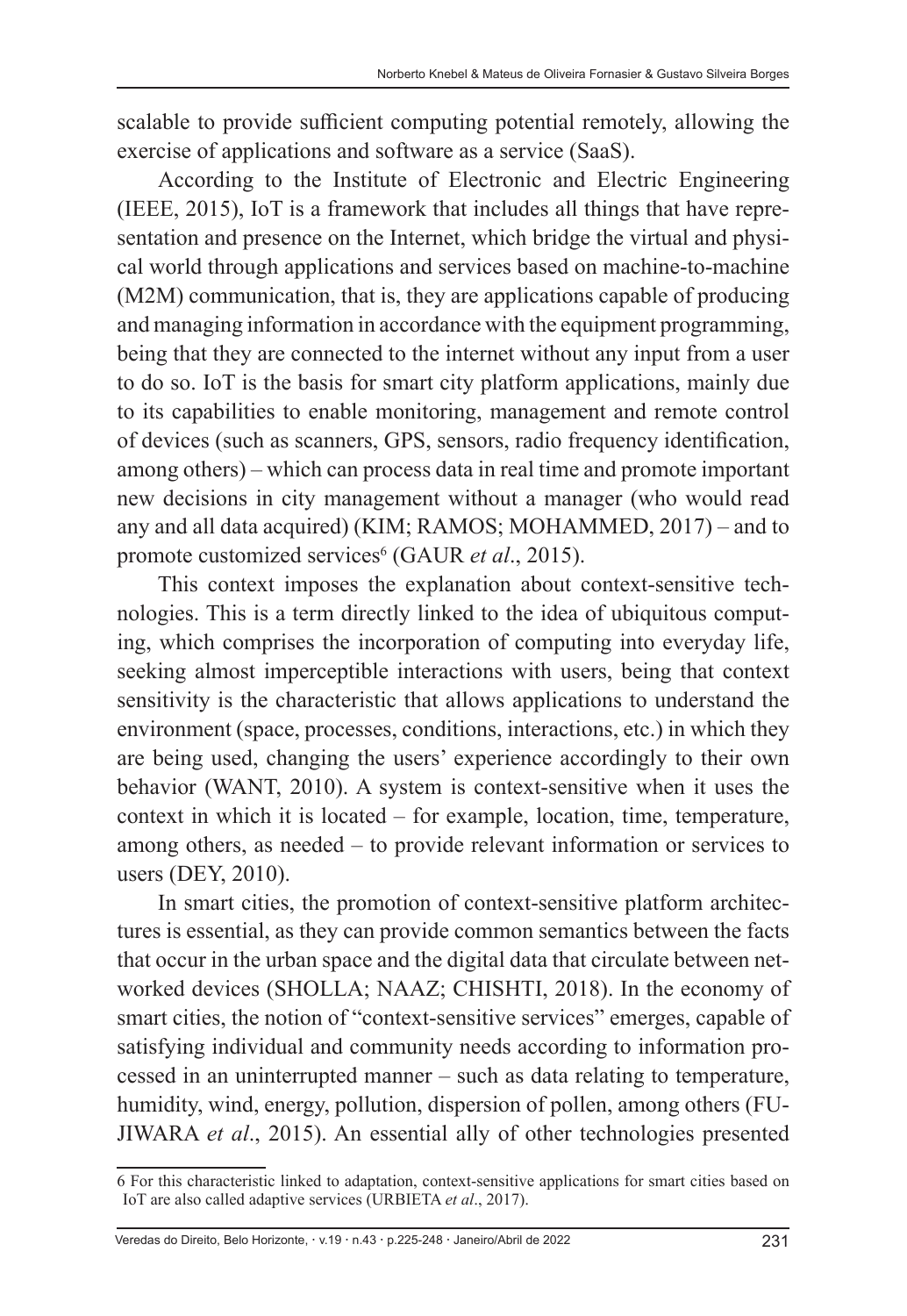here, AI is the key to "a world in which objects become intelligent" (HEN-NING, 2021, p. 9), as it enables these interconnected devices, so essential to city platforms intelligent, to be effectively intelligent, becoming able to connect to each other and change their behavior according to the context, delivering services to users dynamically and efficiently – especially when machine learning algorithms learn, after sensor perception, with data on people's interests, actions and intentions (STUDLEY; LITTLE, 2021).

AI is the field of developed techniques that allow computers to act in a similar way to intelligent organisms, such as humans (RAYNOR JR, 1999), and the main characteristic for this is the capacity of these machines to learn on their own, through the so-called machine learning, which is nothing more than the capacity of a system (software and/or algorithmic) to acquire or develop new knowledge or skills, through different methods – such as neural networks, structures that contain multiple elements based on artificial neurons (mathematical models that simulate the information processing methods of neurons) capable of understanding information and adopting strategies for recognizing patterns (KOVÁCS, 2006).

The technology that allows this ubiquitous computing to work is "cloud computing". This condition is structural for the proper functioning of IoT-related applications, as it allows the use of specific platforms and programs autonomously, without having to deal with the necessary infrastructure, just being connected to the internet – these are service models such as "software as a service" or "platform as a service" (PaaS), accessed by the user when hiring functions of a system, without having to maintain its structure (BEIMBORN *et al*., 2011; GUO; MA, 2018).

Finally, Big Data can be defined as the stage of knowledge and application of digital data sciences. In smart cities, this technology is essential due to the need to trace patterns of behavior and identify variables in urban dynamics – which can provide more sophisticated knowledge about the city in the era of Big Data, on a large scale, refined, in real-time and capable of controlling several aspects of urbanity – for example, related to the environmental issue, such as finding detailed information about the city's energy use and waste disposal (BRIBI; KORGSTIE, 2018).

For this kind of space and cities, obviously, there must be an urban science, as well as an urban planning adequate to  $it - in$  other words, an urbanism for the space of data flows and digital cities, which incorporates and adapts concepts, techniques and technologies experienced by digital platforms (FREITAS; MAMEDE; LIMA, 2002). However, this urbanism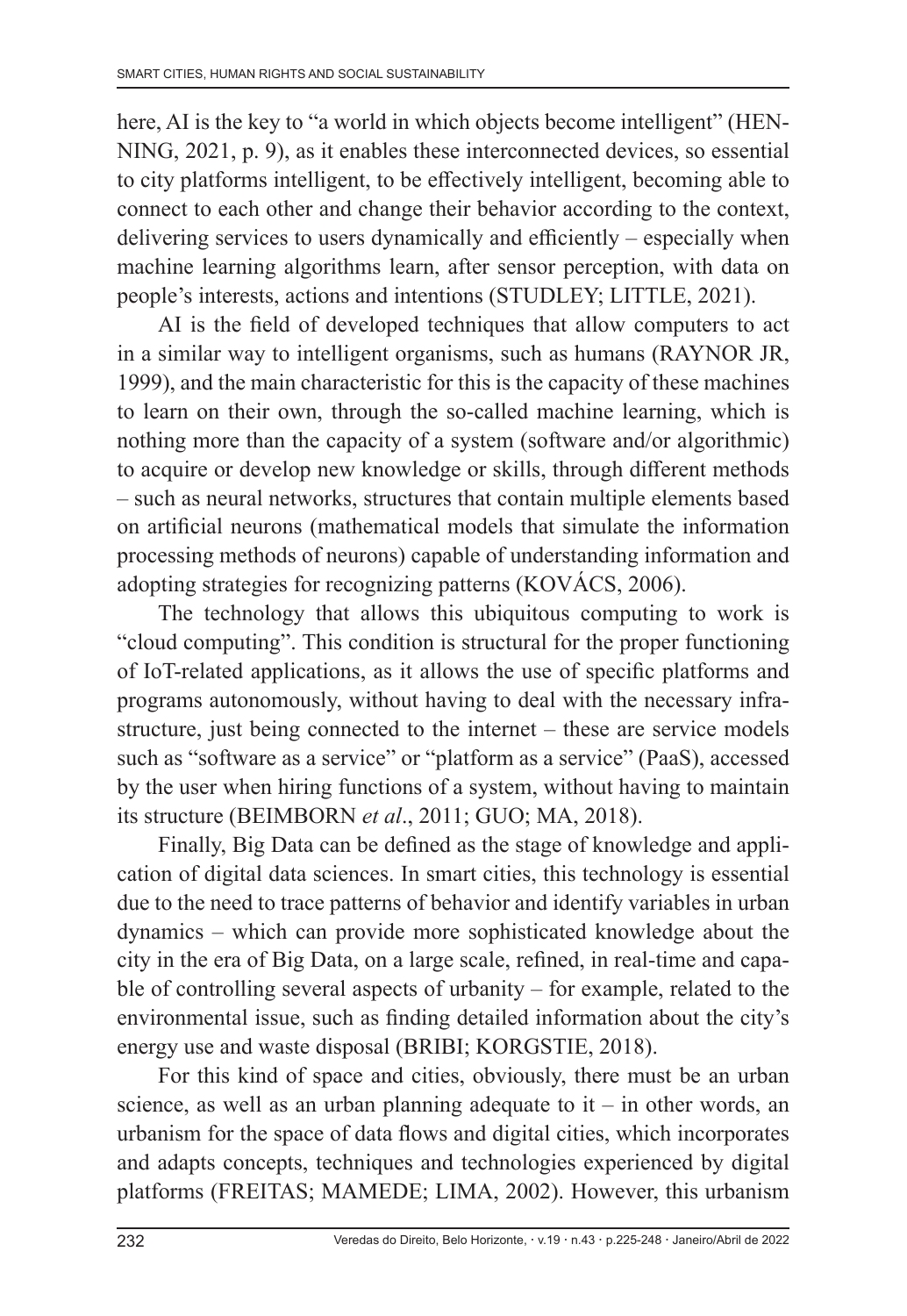is more than the mere adoption of technologies and the creation of a merely "digital" city: it is the incorporation of governance principles and a specific logic, with objectives that are marked by business competitiveness, innovation and territorial marketing (FERNANDES; GAMA, 2006), linking it to the privatization trends of urban management, the valorization of information and the globalization of the economy.

## **3 THE URBANISM OF SMART CITIES**

Smart city urbanism is data-driven, presented through service provider application platforms directly linked to data management technologies in Big Data, with connected and context-sensitive equipment. Data inform urban planning by demonstrating the functioning of the city and opinions about it, producing urban knowledge. This kind of knowledge is important for understanding urban life, solving urban problems and formulating policies. The complexification of information and communication technologies promoted in the information age brought digitization to the field of data, transforming data analysis and establishing a paradigm on the quantity, quality and speed of information produced and analyzed – the Big Data paradigm– and providing mechanisms through which urbanism becomes data-driven in a ubiquitous way, avoiding previously data-informed intermediaries through algorithms that make urban management decisions.

Data turn out to be directly related to the production of urban experience, and the ways through which data are relevant to urbanism forge new spatial organizations and experiences – a situation that conditions algorithms and digital data to behave as producers of a new urban culture (DE WAAL, 2017). And the incarnation of this scenario linked to new information and communication technologies is the notion of "smart city", which comprises a data-based life, in which places are increasingly composed and monitored by ubiquitous computing, economics and governance; it is driven by innovation, creativity and entrepreneurship.

Given the relevance of data for urban planning and the advancement of technological development of information and communication, a new era of urban planning emerges: data-informed urbanism is replaced by data-driven urbanism, which constitutes the contemporary paradigm and affirms the conceived space of the so-called "smart cities" (KITCHIN, 2015). It is the technical-scientific platform on which urbanism is based that makes decisions about the future of the city – that is, more than "digital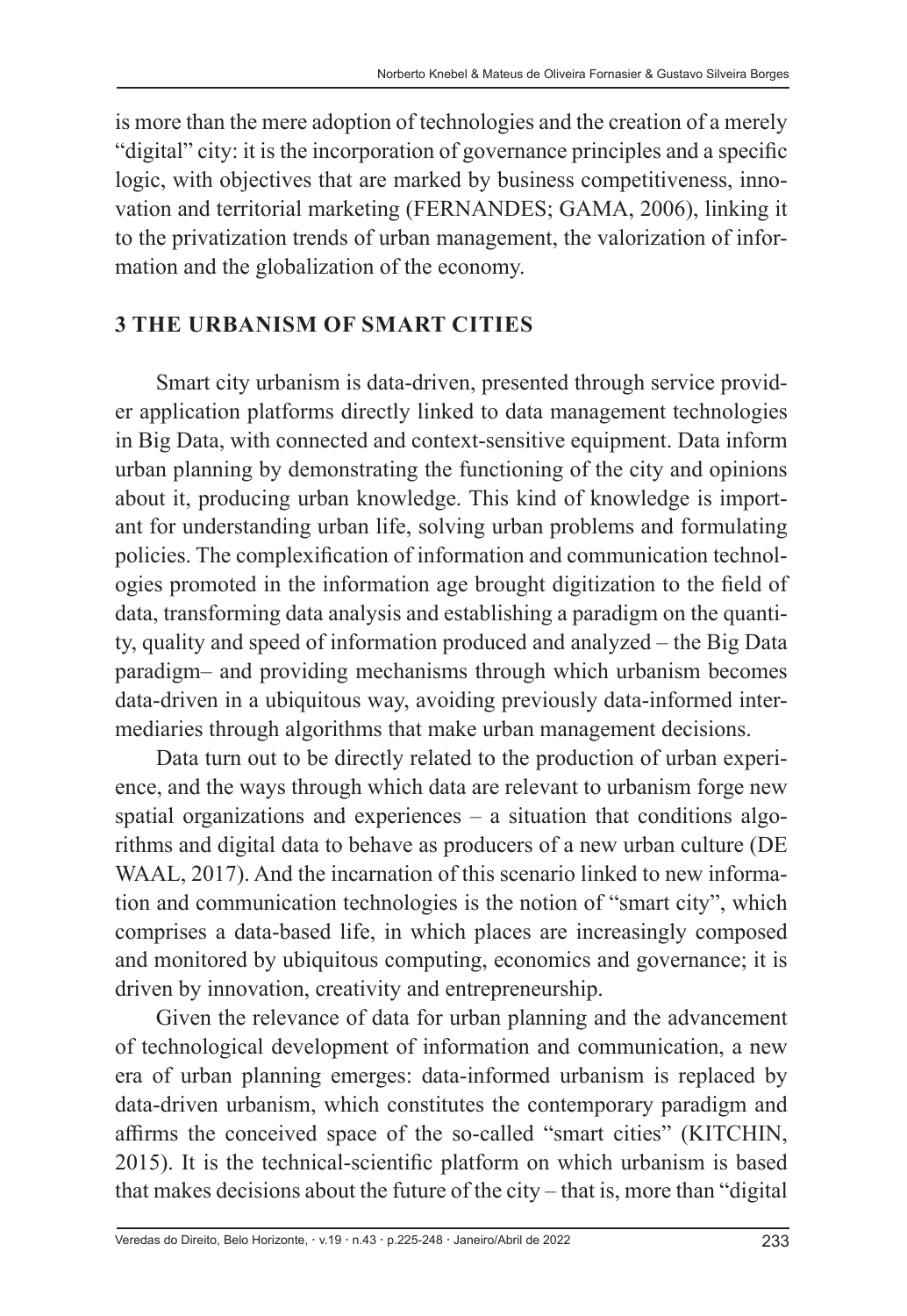cities" (worthy of the implementation of recent technologies), but located a step further, incorporating governance principles and specific objectives for transforming urban life (WEISS; BERNARDES; CONSONI, 2015).

Data-driven urbanism is the conceived dimension of the city's dignified space under the paradigm of Big Data, which is that of urban living linked to complex flows in large information networks, which are increasingly larger and diversified by promoting constant correlations with other data being produced all the time. Therefore, it is about the ability of data on the functioning of cities to be represented in real time, bringing a diversity of complex information, reflecting different feelings at the same time and promoting views of complex issues – something that did not occur under the guise of traditional data analysis, which created patterns according to their needs (BATTY, 2017).

The capacity that defines the paradigm of data-driven urbanism is the assessing or processing urban information in real time – in order to be able to efficiently distinguish relevant data from available data, without the need for lengthy intermediaries to make this judgment. This data processing must be ubiquitous – hence the use of AI. In other words, this urbanism is based on the capacities to solve possible issues at the same time they are developed (KITCHIN, 2014) and to be able to process in real time data acquired over a long term, linked to repeated practices, jointly those produced instantly and immediately (KANDT; BATTY, 2021).

One of the ways through which this urbanism manifests itself in front of the public and demonstrates its performance are the so-called city dashboards, framework that provide a visual element through dynamic and/or interactive graphics, infographics, three-dimensional models, and images that demonstrate information about performance, structure, patterns and trends in each city, which are valuable data about urban systems, infrastructure, society, population and the environment they are displayed on screens accessible to the government and the general public. These models demonstrate the standards of urban management systems, determining deficiencies and objectives of the city (KITCHIN and MCARDLE, 2017).

In practice, it is about the way urban management computer systems collect and check data in various databases in real time, always updated with new data produced by security cameras, thermal analysis, maps and other data sources, forming coherent knowledge at all times. An example of this are the "data-driven smart sustainable cities", in which the behavior of the algorithms and the decisions taken are directly based on paradigms linked to the sustainable development of the environment, optimizing,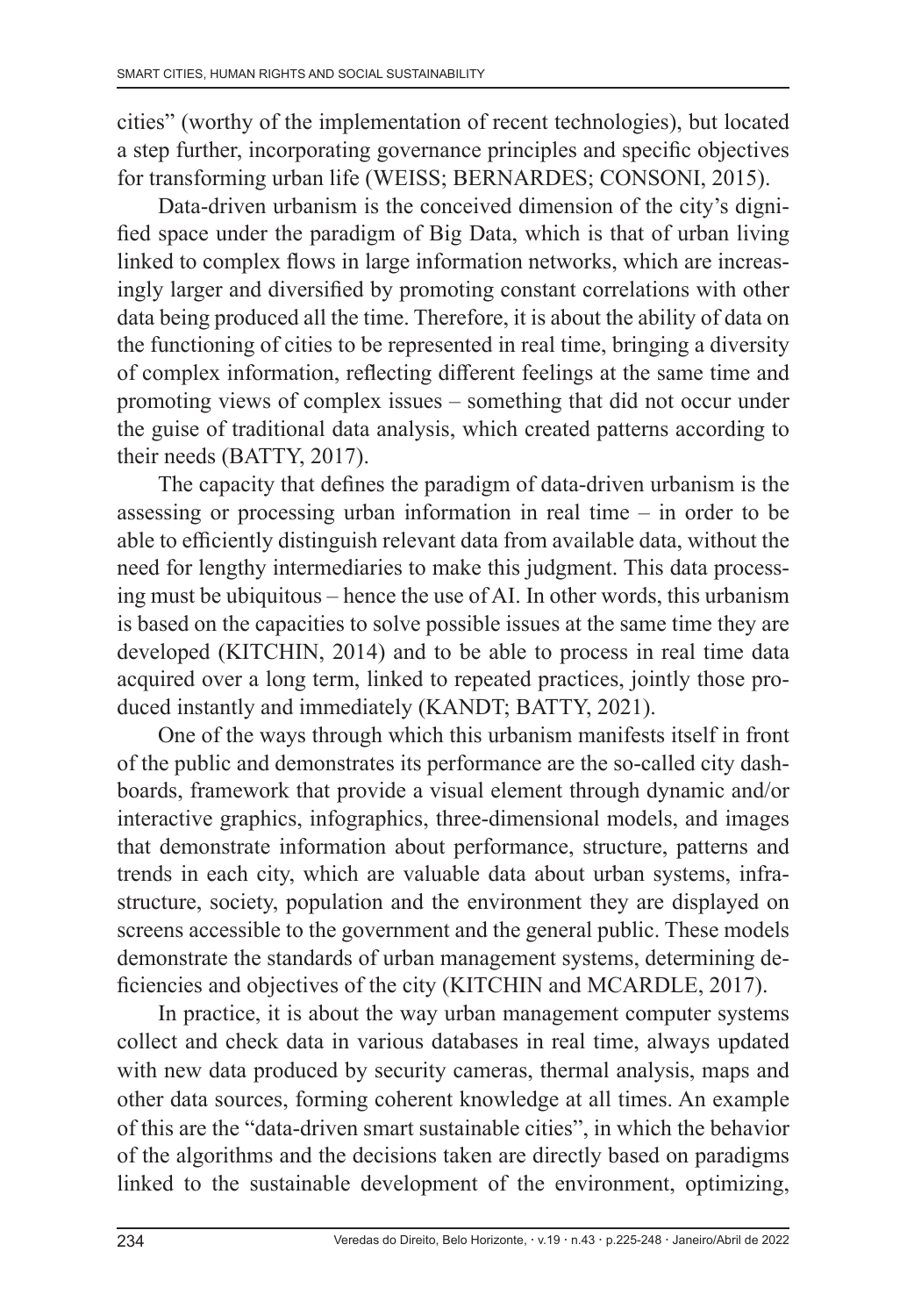regulating and managing operations in accordance with these principles (BRIBI, 2019).

Generally the aim or objective of data-driven urbanism is revealed in the collection and processing of digital information on urban issues such as infrastructure and mobility, under the standards imposed by the Big Data paradigm, and in the recent systems that make cities more manageable, coherent, sustainable and safe – that is, in smart cities, urban activities are made coherent through extensive data mining that informs the functioning of all urban infrastructure through the implementation of computerized systems, as well as interconnected and optimized sensors (NICA; KLIES-TIK; KONECNY, 2020).

Bribi (2019) points out several practical applications and strategies for urban planning through data-driven urban systems: (I) Total integration of urban systems, coordination of urban domains, and coupling of urban networks to improve use and soil development, optimize resource use, reduce city costs and streamlined processes; (II) To help cities quickly identify underperforming domains, assessing improvements and cost savings potential and prioritizing domains and actions for energy and performance efficiency interventions using decision support tools; (III) Development of intelligence functions for the efficiency of energy systems, the improvement of transport and communication systems, the effectiveness of distribution networks, the optimized use and accessibility of facilities, and the optimization of the ecosystem and human provision services; (IV) To use urban simulation models to assist urban planners and strategists in understanding under what conditions urban systems and domains may fail to deliver or underperform at the level of sustainability and what to do about it; (V) To use advanced modeling and simulation systems to predict changes and forecast potential problems and, consequently, to improve current designs, to mitigate environmental impact and avoid public health risks; and others.

## **4 E-PARTICIPATION AS EFFECTIVATION OF SOCIAL SUSTAINABILITY**

According to a United Nations (2015), an adequate environment for governance in a smart city involves a synergy between (I) infrastructure and platforms – through technical improvement of platforms and the good use of public data; (II) transparent governance – based on reciprocal accountability, transparency of algorithms and also on the orientation of used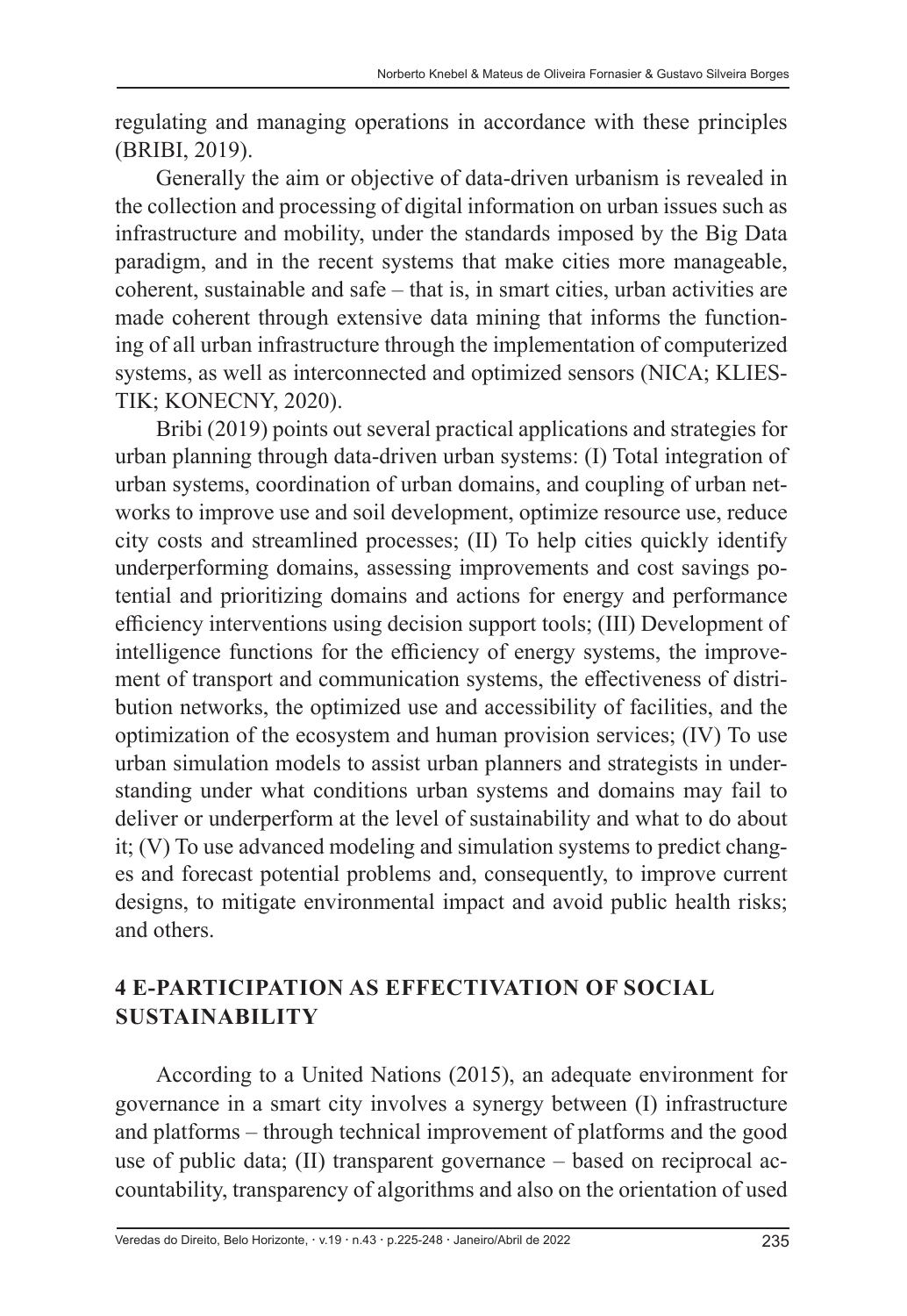technologies; (III) people-resources and capabilities –the development of digital literacy and civic involvement in decisions regarding technologies.

The rise of NICT marks an era of new possibilities for the State and politics, a moment when there is a simultaneous construction of an electronic government and a digital democracy, being the first linked to the expansion of public services and the quality of government practices, bearing in mind the possibility of simplifying procedures, integrating information and government agencies, as well as public servants (ROVER, 2006); but in the second, the rise of a digital democracy also means the emergence of new needs, in view of the possibilities of citizen participation in decision-making processes of management, renewing representative democracy at the same time that it questions it. The axis of democratic participation is the key to understand this transformed democracy, since the citizen is closer than ever – mainly due to internet access – to information related to management, and can no longer be passive in relation to Public Administration.

The increasing access to the internet, by its turn, makes (physical and presential) barriers that limit the participation of citizens possible surmountable in the name of public debate arenas with a relevant degree of flexibility, spontaneity and self-governing, being that NICT could make democratic processes more efficient – or else, more than a digitization of the same democracy, "the set of resources, tools, projects, experiments, experiences and initiatives in which technologies are used to produce more democracy and better democracies" (GOMES, 2018, p. 50). Thus, the possibilities of expanding social participation in urban management are inserted in a new context, which imposes innovation both in the form of government – transforming democracy and government related to it under the auspices of technological principles – and in the very expression of citizenship – comprising an expanded participatory role in relation to the possibilities provided by technologies, and also worthy of new concerns regarding their defense, such as the protection of personal data.

The digitization of democracy is seen as a way to face the deficiencies of the current stage of liberal democracy – among them, that which concerns the impossibility of "inclusion of all" – precisely because it allows for a new democratic experience. The internet is the most relevant technology and at the same time the place that expresses the greatest possibilities for expansion of political participation and thus allows for the emergence of qualities cherished by democratic theory, but understood as difficult or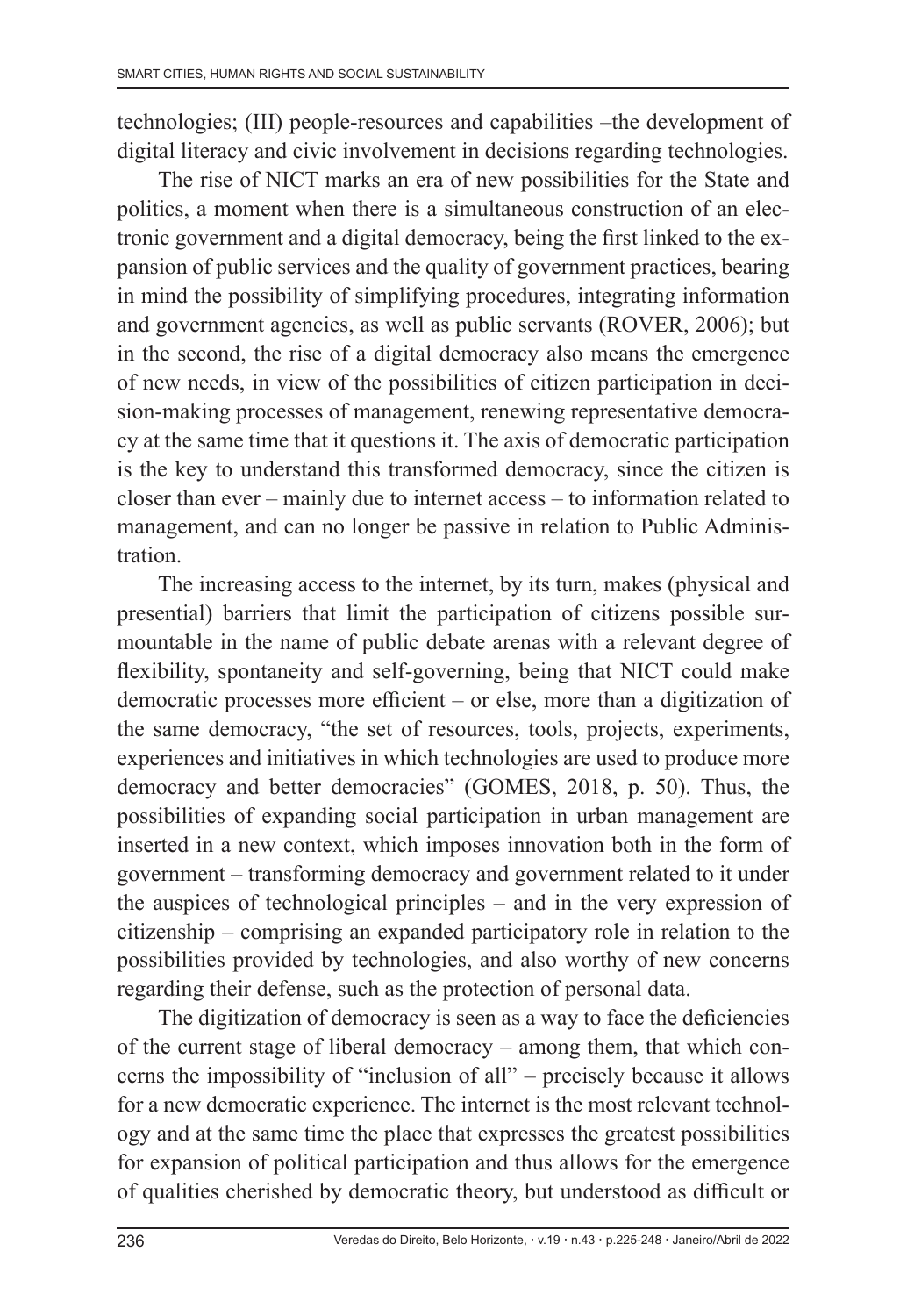impossible to put into effect (ROTHBERG, 2010) given the difficulties related to physical mobility and the achievement of sufficient cohesion to implement local events of participation and deliberation. This is the possibility that Levy (1999) announces for digital cities under the cloak of e-democracy, which through electronic conferences, enables the confrontation of opposing positions, making cyberspace, thus, to be used in favor of collective intelligence based on a logic of proximity and citizen involvement – and this may be expanded in the reality of data-driven urbanism, in which the possibilities linked to technologies are greater and more accessible than when the time of the mere digitization of processes and communication, recognizing differences while promoting widespread inclusion.

e-Participation is nothing but the use of NICT aiming the expansion or improvement of the manners through which citizens influence political decision-making. According to Ronchi (2019b), NICT are innovative precisely because of the possibilities for empowering citizens in their involvement in political decision-making, not only allowing these processes to be more efficient and faster, but also increasing transparency and accountability, and encouraging better communication among all involved actors.

The realization of active citizen participation is inserted within the concept of sustainability, which is seen as "something that seeks to guarantee life, not simply related to nature, but to an entire relationship between the individual and the environment around him" (GARCIA; GARCIA, 2014, p. 37-54). Sustainability encompasses several dimensions – according to the chosen doctrinal line – being the main ones: environmental, economic and social dimensions. Social dimension is achieved through the implementation and enforcement of social rights, intrinsically linked to human dignity – such as health, democracy, access to food, and education. Participation as the realization of the social dimension of sustainability can also be observed in the Brazilian City Statute (Lei 10.257/2001), being one of its fundamental principles, implemented through collegiate bodies, public consultations, debates, conferences and popular initiative projects (NASCIMENTO; CAMPOS; SCHENINI, 2006).

By recognizing the human right to participation, the United Nations places the digitization of participation as a key to promoting civic engagement, enabling "inclusive governance" (LE BLANC, 2020). Almada *et al*. (2019) give examples of possible "e-participation" initiatives, such as: (I) digital platforms for conducting public consultations; (II) institutional online forums; (III) electronic petitions; (IV) digital voting mechanisms;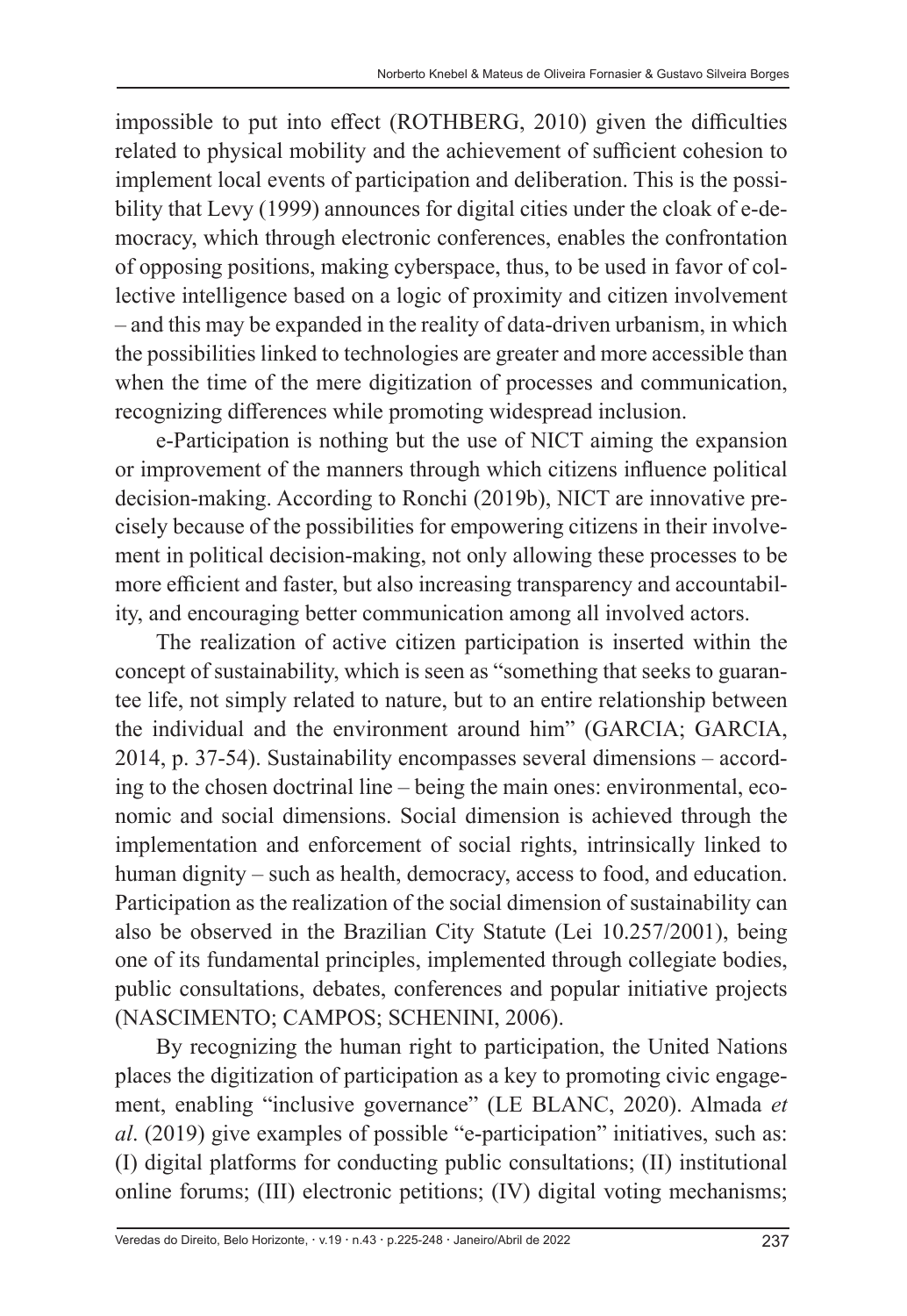(V) good practices database (sending suggestions); and (VI) ombudsman (sending suggestions and criticisms).

Among the initiatives of e-participation in Brazil, at the Federal lev $el<sup>7</sup>$  – not to mention the failure of the extinct Decree 8.234/2014<sup>8</sup> – are the "e-democracia"<sup>9</sup> portal developed by the Brazilian Chamber of Deputies, and "e-cidadania",10 developed by the Brazilian Federal Senate, providing participatory mechanisms in legislative processes through forums, chats, wikis,<sup>11</sup> virtual libraries, interactive events (public hearings and thematic debate sessions) and public consultations, in addition to the "Vote na Web"<sup>12</sup> system that makes public bills in Congress, through which citizens can register and vote for or against the proposals on the agenda; the portal "participa + Brasil" portal, linked to the Special Secretariat for Social Articulation of the Presidency of the Republic, which seeks to participate in the "formulation, implementation, monitoring and evaluation of public policies, reducing intermediaries and facilitating direct dialogue between government and citizens" (BRASIL, 2020), through public consultations on projects by ministries that allow users to submit their opinions, and any executive body may submit a topic for consultation.

Considering smart cities, their relationship with "e-democracy" is direct, given that the technologies used are connected to all political and managerial aspects of the city (from the need to repair the pavement of public roads to electoral contests), expanding the possibilities for debate on urban issues, making them inevitably public – as in the example of Kumar (2017), "e-democracy" in smart cities is not about paying fines to the Municipality online, but to consult the population about what should be the speed limits on the avenues, and explain the decisions about this. Participation is a key factor for smart cities (VRABIE; TIRZIU, 2016), and the stated principle of innovation requires the possibility of "co-creation" of public services, thus guiding an open innovation, with direct effects on

<sup>7</sup> A broader and more detailed mapping of initiatives can be seen in Avelino, Pompeu and Fonseca (2021).

<sup>8</sup> A Decree that instituted the National Policy for Social Participation and the National System for Social Participation, placed among its objectives "encouraging the use and development of methodologies that incorporate multiple forms of expression and languages of social participation, through the internet, with the adoption of of free communication and information technologies, especially software and applications, such as free and auditable source codes, or those available on the Brazilian Public Software Portal".

<sup>9</sup> Available from: https://edemocracia.camara.leg.br/.

<sup>10</sup> Available from: https://www12.senado.leg.br/ecidadania.

<sup>11</sup> Acronym for *What I Know Is*, a term used to refer to collaboratively edited websites.

<sup>12</sup> Available from: http://www.votenaweb.com.br/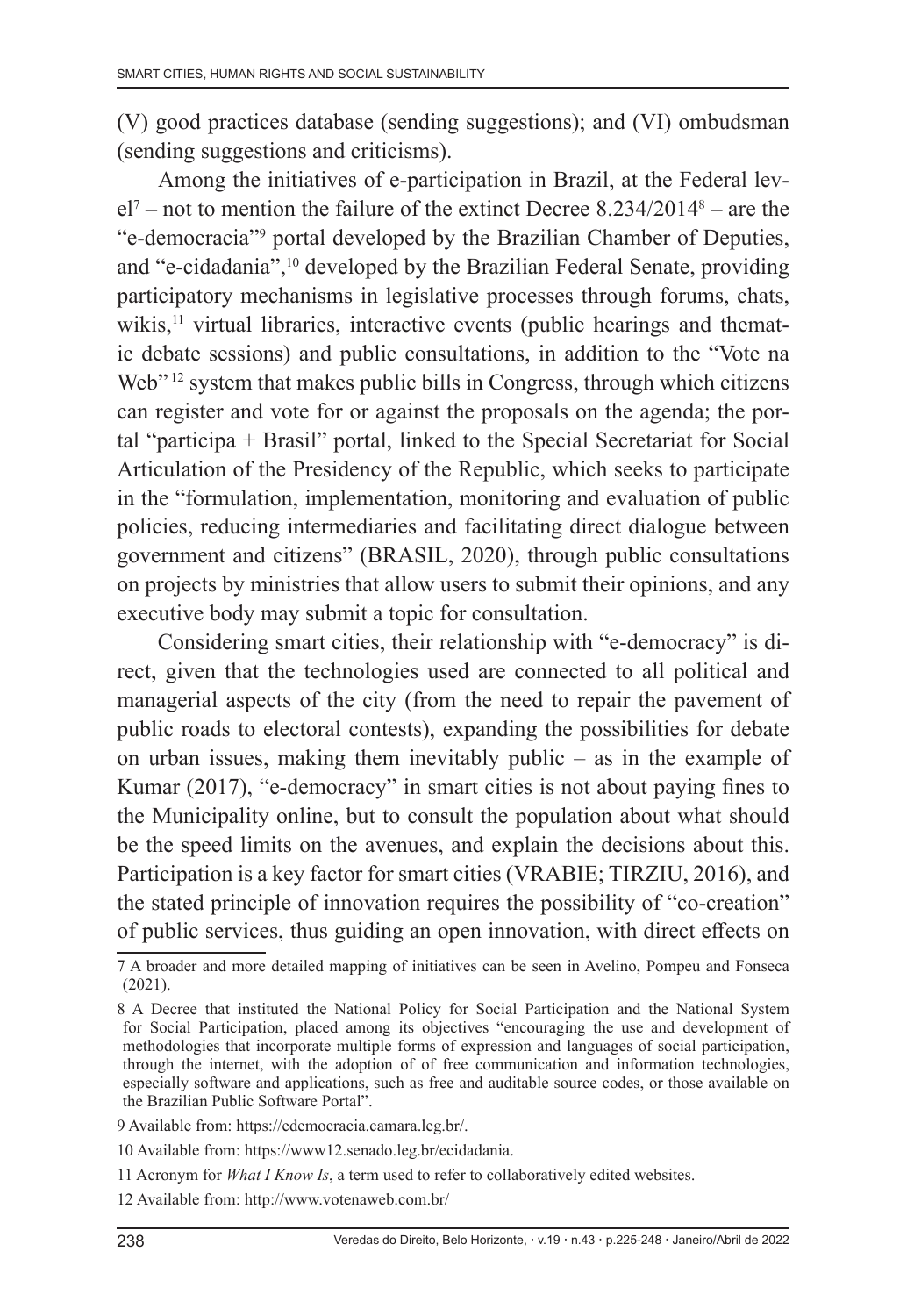emergence of new ways of thinking about the city (MAINKA *et al*., 2016).

In the context of data-driven urbanism, cities' Big Data needs to be a common participatory resource, in which space and human actors act as the city, the city's smartness becomes the capacity of the NICT to allow exchanges of knowledge between users and things – that is, an approach guided by participation with a series of methods and tools capable of reading the multicultural processes, deterritorialization of urban environments and the regulation of all those interested in the city (ARTOPOULOS; COSTA, 2019).

As Dahlberg's (2001) critique points out, as much as digital media expand forms of participation and promote the expansion of public spaces for deliberation, it is necessary to inform and educate citizens to effectively engage in participatory practices, given that they were dominated by commercial and individualistic values – this is why e-democracy and e-participation end up having the reaffirmation of democratic principles, discredited by a disengaged citizenry, as their objective. Also, from a material point of view, the possibilities linked to e-democracy, often linked to the technical advantages provided by NICT, accompany the need for digital inclusion (ROVER, 2008), considering that digital citizenship presupposes universal access to technologies. However, despite this clear difficulty, there is no doubt that the internet ends up being more accessible than previous alternatives (in-person public hearings, council meetings and participatory budgeting) for promoting citizen engagement, as it provides a relatively low cost to provide and receive information for both public authorities and citizens (HANSEN; REINAU, 2006), with the direct relationship between e-democracy, citizenship and human rights being the guarantee that the internet is universally accessible and defended as a free and egalitarian social environment above monopolistic, oligarchic and business interests (PEREZ LUÑO, 2014).

In the smart city, the digital citizen is manifested by the ability to participate in urban management, providing new means of organizing and defining the collective, also changing the framework of responsibilities between citizens, the State and other agents – mainly due to the rise of transnational private organizations and their role, and in them the inherent risk of co-opting these collective practices (WAAL; DIGNUM, 2017).

Therefore, digital citizenship is manifested in the request of rights, especially those associated with expression, access and privacy (ISIN; RUPPERT, 2020), which include freedom of association and ideas, using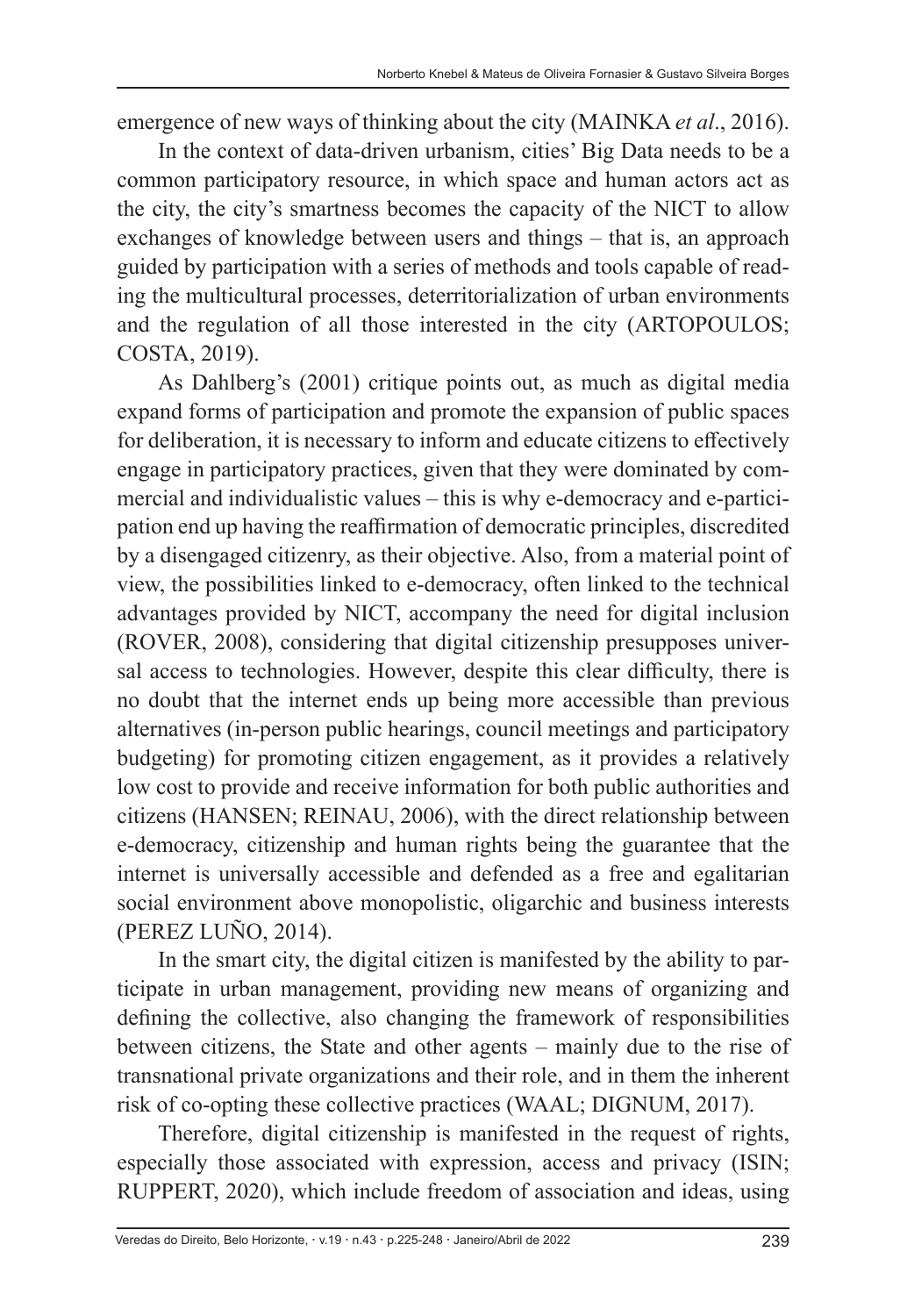the communicative potential of NTIC. Digital citizenship is directly linked to the expansion of rights conquered in the social, political, economic and cultural fields now for digital networks (CARVALHO, 2014) and through its own characteristics such as transparency and access to information, also the realization of all other human rights (LIMBERGER; SALDANHA, 2012) and principles of social sustainability.

## **CONCLUSION**

Smart cities directly impact social participation in urban management. Both as an urban and ideological project, these cities are a reflection of the material conditions of production within an informational age – that is, they are nothing more than the urban space under the informational economy in its data-driven phase, which results from the development of ICT and related techniques, such as data mining, big data analysis and the Internet of Things (IoT), with the criticism of this text also directed at that form of political economy.

Faced with the challenges faced by the complexification of society oriented by new technologies – especially social exclusion – the smart city presents itself as a thesis of technological corporations to overcome urban problems, including political participation. It is a technological or technocratic "solutionism" that presents the innovations of ICT as the missing element to end the distances that did not allow equal access to the city for all, as a reflection of the development of the informational economy, which reaches a phase in tandem with data-driven technological development, playing such a large role in transforming information into knowledge for this political economy.

Then, it is concluded that the complex systems based on the latest advances related to AIs, cloud computing, data mining, internet of things, among others, present themselves as sophisticated proposals for facing urban deficits, specifically to participation. On the other hand ICT, by allowing remote communication and real-time data processing, could promote mechanisms of democratic participation that are richer, more intense, and counting with properly informed citizens.

Therefore, the smart city should be more than an urban project, thus starting to be understood as a historical movement that is directly associated with the rise of the so-called "e-democracy" and digital citizenship,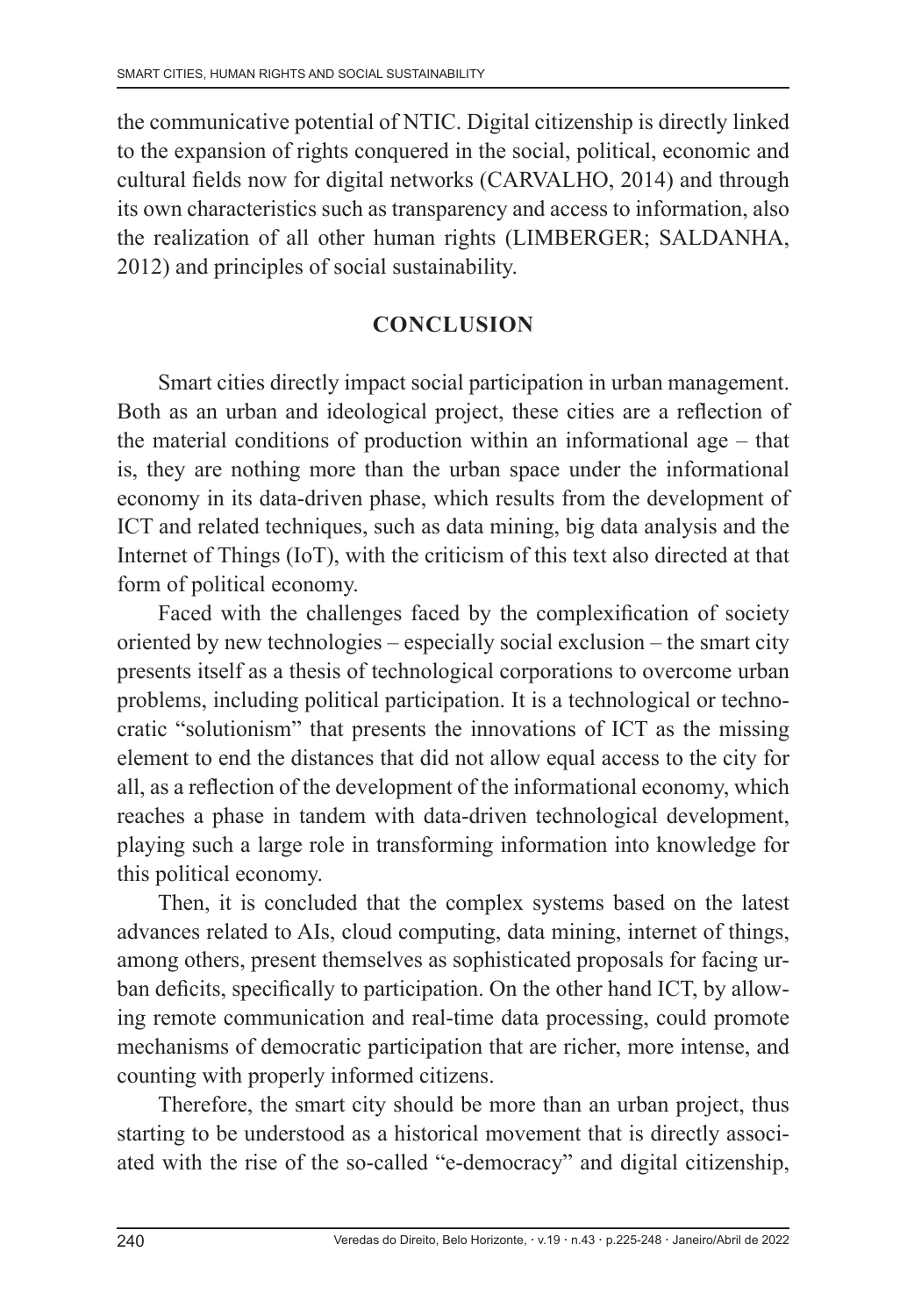in which ICT are offered as a way of more efficient and expanded democratic practices and exercise of citizen power, remedying past restrictions by building environments that are easily accessible to political debate, a space in which interests can be heard and a democratic culture without borders will be formed. In this sense, the (re)appropriation of technologies is shown to be necessary as a human right to a radicalized participation that even makes sustainability effective.

## **REFERENCES**

ALMADA, M. P. *et al*. Democracia digital no Brasil: obrigação legal, pressão política e viabilidade tecnológica. *MATRIZes,* São Paulo, v. 13, n. 3, p. 161-181, 2019.

ARTOPOULOS, G.; COSTA, C. S. Data-driven processes in participatory urbanism: the "smartness" of historical cities. *Architecture and Culture*, [s.l.], v. 7, n. 3, p. 473-491, 2019.

AVELINO, D.; POMPEU, J. C.; FONSECA, I. F. Democracia digital: mapeamento de experiências em dados abertos, governo digital e ouvidorias públicas. *IPEA – Texto para Discussão*, Brasília, n. 2624, 2021. Available from: http://repositorio.ipea.gov.br/bitstream/11058/10440/1/td\_2624.pdf. Access on: Oct. 18, 2021.

BATTY, M. Data about cities: redefining big, recasting small. *In:* KITCHIN, R.; LAURIAULT, T.; MCARDLE, G. (orgs.). *Data and the city*. London: Routledge: 2017.

BEIMBORN, D., MILETZKI, T.; WENZEL, S. Platform as a Service (PaaS). *Business & Information Systems Engineering*, v. 3, n. 6, p. 381- -384, 2011.

BENEVOLO, C., DAMERI, R. P.; D'AURIA, B. Smart Mobility in Smart City. *In:* TORRE, T.; BRACCINI, A.; SPINELLI, R. (eds.). Empowering organizations. lecture notes in information systems and organisation, v. 11. Cham: Springer, 2016.

BRASIL. Governo Federal. Plataforma é lançada para promover e ampliar a participação social. *Notícias*, 6 aug. 2020. Available from: https:// www.gov.br/cgu/pt-br/governo-aberto/noticias/2020/8/plataforma-e-lan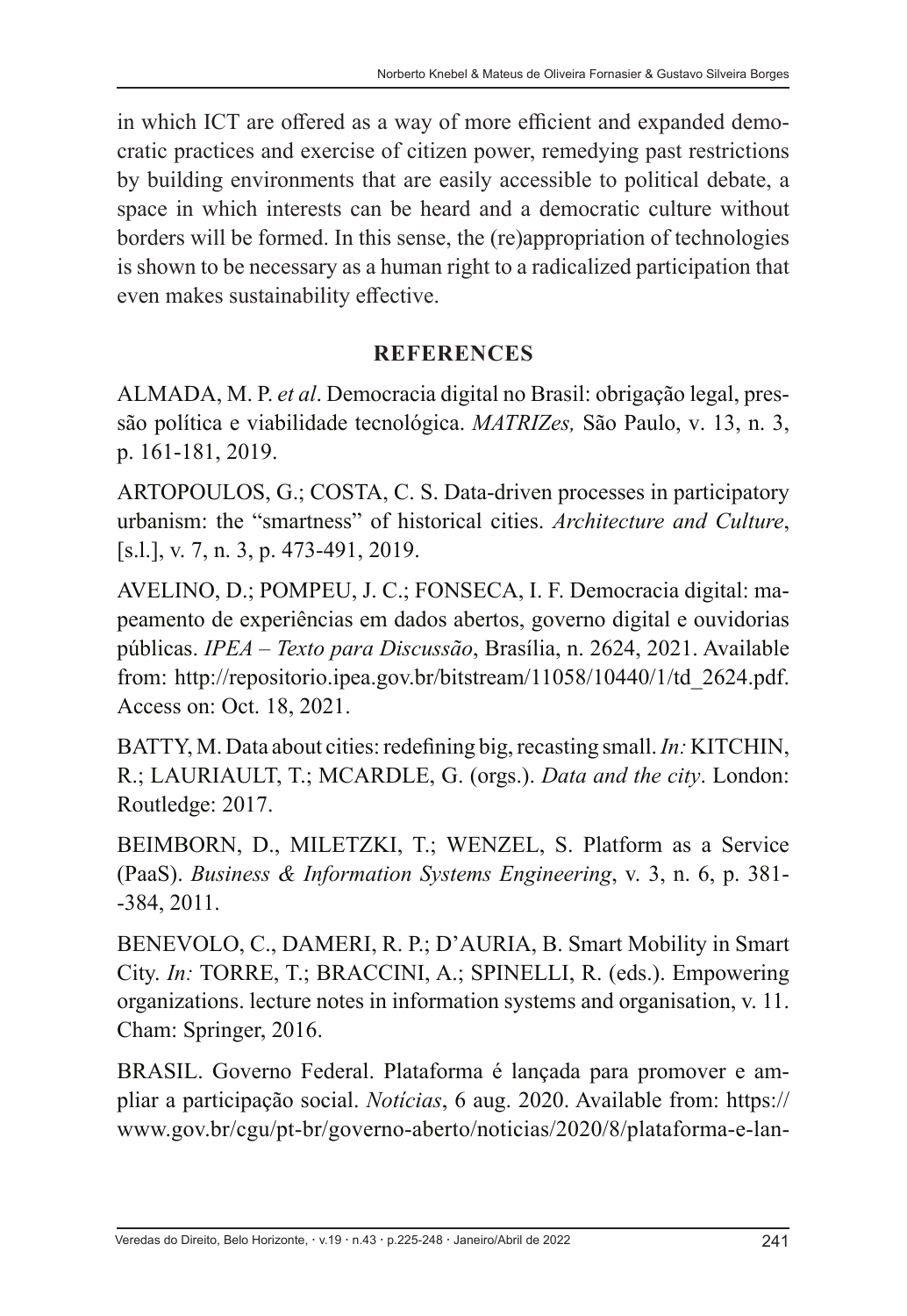cada-para-promover-e-ampliar-a-participacao-social. Access on: Oct. 18, 2021.

BRIBI, S. E.; KROGSTIE, J. The big data deluge for transforming the knowledge of smart sustainable cities: a data mining framework for urban analytics. *In:* INTERNATIONAL CONFERENCE ON SMART CITY APPLICATIONS, 3, 2018, Tetouan. *Proceedings* […], 2018. New York: Association for Computing Machinery, 2018. Available from: https:// dl.acm.org/doi/10.1145/3286606.3286788. Access on: Oct. 18, 2021.

BRIBI, S. E. The anatomy of the datadriven smart sustainable city: instrumentation, datafication, computerization and related applications. *Journal of Big Data*, [s.l.], v. 16, n. 59, p.1-43, 2019.

CARVALHO, A. M. G.; AMÉRICO, M. T. Inclusão e cidadania digital no Brasil: a (des) articulação das políticas públicas. *Redes.com*, n. 9, p. 69-84, 2014.

CASTELLS, M. *The informational city*: information technology, economic restructuring, and the urban-regional process. Oxford: Blackwell, 1996.

CASTELLS, M. *The internet galaxy:* reflection on the internet, business, and society. Oxford: Oxford university press, 2001.

DAHLBERG, L. The internet and democratic discourse: exploring the prospects of online deliberative forums extending the public sphere. *Information, Communication and Society*, v. 4, n. 4, p. 615-633, 2001.

DE WAAL, M. A city is not a galaxy: understanding the city through urban data. *In:* KITCHIN, R.; LAURIAULT, T.; MCARDLE, G. (orgs.). *Data and the city*. London: Routledge: 2017.

DE WAAL, M.; DIGNUM, M. The citizen in the smart city: how smart city transform citizenship. *Information Technology*, [s.l.], v. 59, n. 6, p. 263-273, 2017.

DEY, A. K. Context-aware computing. *In:* KRUMM, J. (org.). *Ubiquitous computing fundamentals.* Boca Raton; London; New York: CRC Press, 2010.

DIRKS, S.; KEELING, M. A vision of smarter cities: how cities can lead the way into a prosperous and sustainable future. *IBM Global Business Services*, 2009. Available from: https://www.ibm.com/downloads/cas/ 2JYLM4ZA. Access on: Oct. 18, 2021.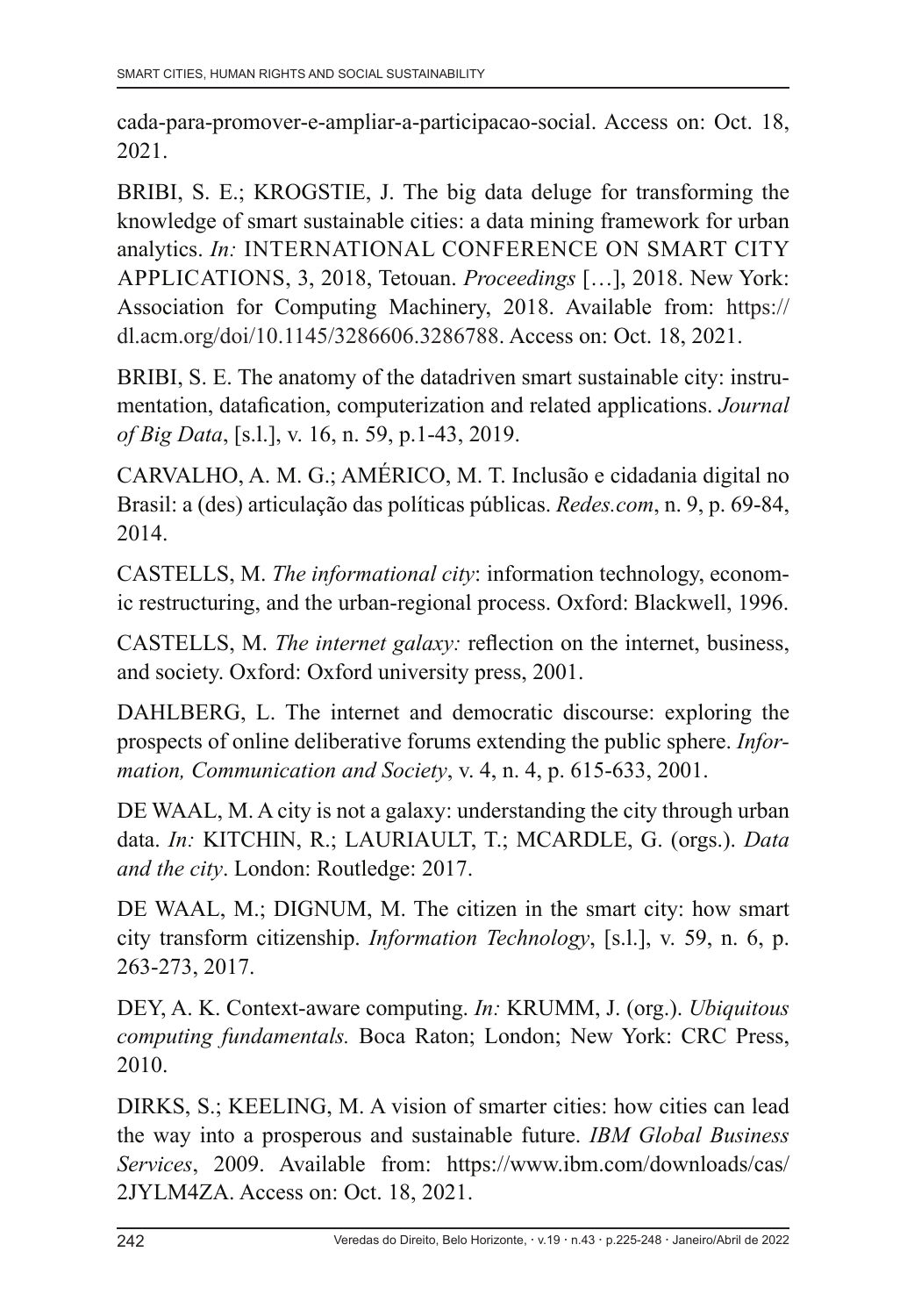EKANAYAKE, J. *et al*. *Smart grid:* technology and applications. London: Wiley, 2012.

FARHANGI, H. The path of the smart grid. *IEEE Power and Energy Magazine*, v. 8, n. 1, p. 18-28, 2009. Available from: https://ieeexplore.ieee.org/ abstract/document/5357331/. Access on: Oct. 18, 2021.

FERNANDES, R.; GAMA, R. A cidade digital vs a cidade inteligente: estratégias de desenvolvimento sócio-económico e/ou de marketing territorial. *In:* CONGRESSO LUSO-BRASILEIRO PARA O PLANEA-MENTO URBANO, REGIONAL, INTEGRADO E SUSTENTÁ-VEL, 2, 2006, Universidade do Minho, Braga. *Actas* […], São Carlos: EESC/USP, 2006. Paper 008. Available from: https://repositorio.usp.br/ item/002497332. Access on: Oct 18, 2021.

FORNASIER, M. O. *Democracia e tecnologias da informação e comunicação:* mídias sociais, bots, blockchain e inteligência artificial na opinião pública e na decisão política. Rio de Janeiro: Lumen Juris, 2020.

FUJIWARA, Y. *et al*. Context aware services: a novel trend in iot based research in smart city project. *In:* IEEE 39TH ANNUAL COMPUTER SOFTWARE AND APPLICATIONS CONFERENCE*.* IEEE, 2015, Taichung. *Proceedings* […]. New York: IEEE, 2015, p. 479-480. Available from: https://ieeexplore.ieee.org/abstract/document/7273408/. Access on: Oct. 18, 2021.

GARCIA, D. S. S. Dimensão econômica da sustentabilidade: uma análise com base na economia verde e a teoria do decrescimento*. Veredas do Direito: Direito Ambiental e Desenvolvimento Sustentável*, Belo Horizonte, v. 13, n. 25, p. 133-153, 2016.

GARCIA, D. S. S.; GARCIA, H. S. Dimensão social do princípio da sustentabilidade: Uma análise do mínimo existencial ecológico. In. SOUZA, M. C. S. A.; GARCIA, H. S. (orgs.). *Lineamentos sobre sustentabilidade segundo Gabriel Real Ferrer:* dados eletrônicos*.* Itajaí: UNIVALI, 2014.

GAUR, A. *et al*. Smart city architecture and its applications based on IoT. *Procedia Computer Science*, v. 52, p. 1089-1094, 2015.

GOMES, W. A democracia no mundo digital: história, problemas e temas. São Paulo: SESC, 2018.

GUO, Z.; MA, D. A model of competition between perpetual software and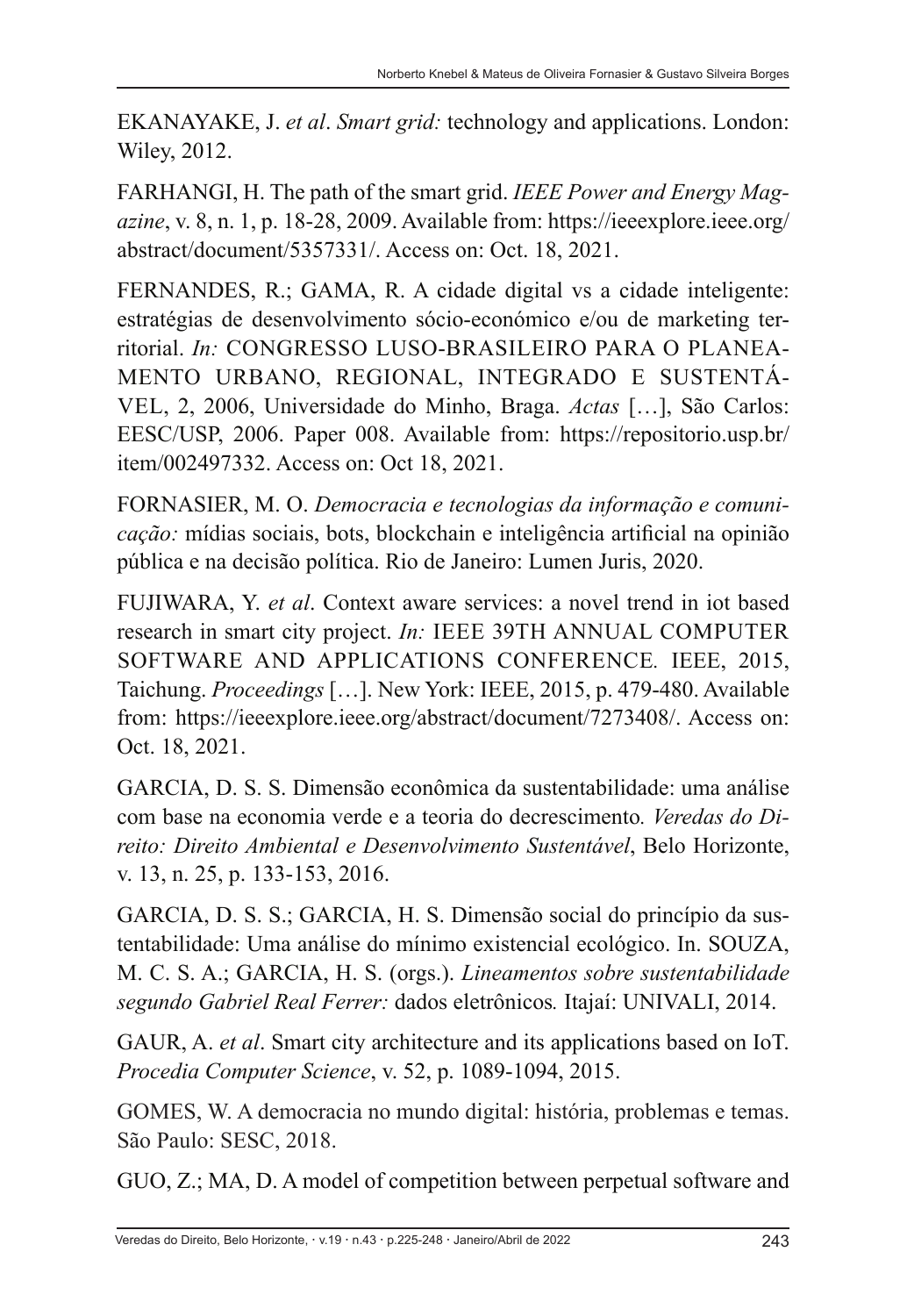software as a service. *MIS Quarterly*, v. 42, n. 1, p. 1, 2018. Available from: http://ink.library.smu.edu.sg/cgi/viewcontent.cgi?article=4746& context=sis\_research. Access on: Oct. 18, 2021.

HAN, B. Teletrabalho, Zoom e depressão: o filósofo Byung-Chul Han diz que exploramos a nós mesmos mais do que nunca. *El País*, 22 mar. 2021. Available from: https://brasil.elpais.com/cultura/2021-03-23/teletrabalhozoom-e-depressao-o-filosofo-byungchul-han-diz-que-nos-exploramosmais-que-nunca.html. Access on: Oct. 18, 2021.

HANSEN, H. S.; REINAU, K. H. The citizen in e-participation *In:* WIM-MER, M. A. *et al*. (orgs.). *EGOV.* Berlin: Springer-Verlag, 2006. p. 70-82. Available from: https://link.springer.com/chapter/10.1007/11823100 7. Access on: Oct. 18, 2021.

HARIBABU, P. *et al*. Implementation of an smart waste management system using IoT. *In:* INTERNATIONAL CONFERENCE ON INTELLI-GENT SUSTAINABLE SYSTEMS (ICISS), 2017, Tirunelveli, India. *Proceedings* […], 2017. New York: IEEE, 2017, p. 1155-1156. Available from: https://ieeexplore.ieee.org/abstract/document/8389367. Access on: Oct. 18, 2021.

HENNING, K. *How artificial intelligence is transforming our world.* Cham: Springer, 2021.

IEEE. IoTs. *Towards a definition of the Internet of Things (IoT).* 2015. Available from: https://iot.ieee.org/images/files/pdf/IEEE\_IoT\_Towards Definition Internet of Things Revi sion1 27MAY15.pdf. Access on: Oct. 18, 2021.

ISIN, E. F.; RUPPERT, E. S. *Being digital citizens*. 2. ed. London: Rowman and Littlefield International, 2020.

JIA, G. *et al*. STC: an intelligent trash can system based on both NB-IoT and edge computing for smart cities, *Enterprise Information Systems*, v. 14 n. 9-10, p. 1422-1438, 2020.

KANDT, J.; BATTY, M. Smart cities, big data and urban policy: towards urban analytics for the long run. *Cities*, [s.l.], n. 109, p. 1-10, 2021.

KIM, T.; RAMOS, C.; MOHAMMED, S. Smart city and IoT. *Future Generation Computer Systems,* [s.l.], v. 76, p. 159-162, 2017.

KITCHIN, R. *Data lives:* how data are made and shape our world. Bristol: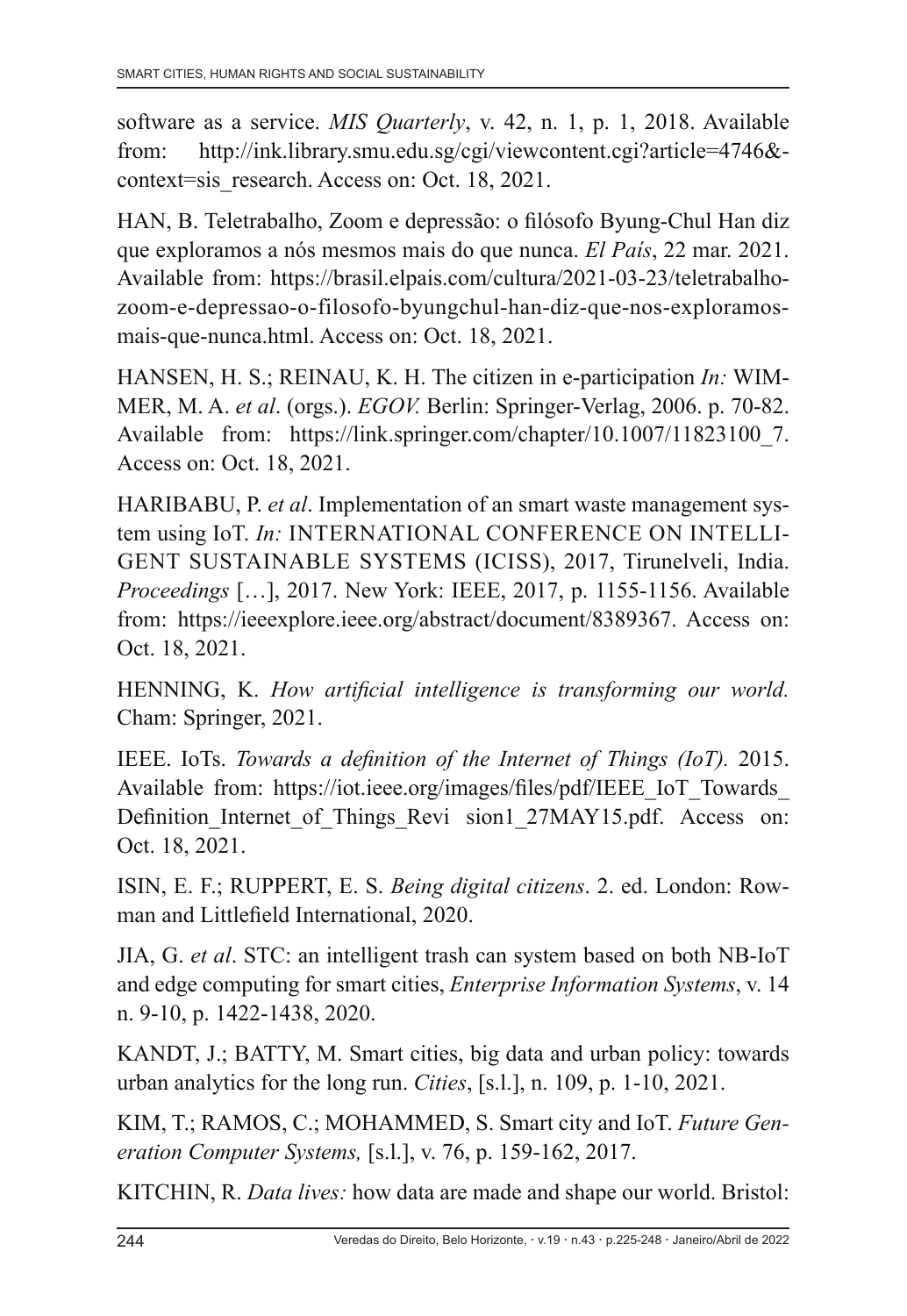Bristol University Press, 2021.

KITCHIN, R. The promise and peril of smart cities. *Computers and Law: The Journal of the Society for Computers and Law*, [s.l.], v. 26, n. 2, 2015. Available from: http://mural.maynoothuniversity.ie/7329/1/The. Access on: Oct. 18, 2021.

KITCHIN, R.; MCARDLE, G. Urban data and city dashboards: six key issues. *In:* KITCHIN, R.; LAURIAULT, T.; MCARDLE, G. (orgs.). *Data and the city.* London: Routledge: 2017.

KITCHIN, R. The real time city? Big data and smart urbanism. *GeoJournal,* v. 79, n. 1, p. 1-14, 2014. Available from: https://link.springer.com/ article/10.1007/s10708-013-9516-8. Access on: Oct. 18, 2021.

KON, F; SANTANA, E. F. Z. Cidades inteligentes: conceitos, plataformas e desafios. *In:* MALDONADO, J. C. *et al.* (orgs.). *Jornadas de Atualização em Informática* 2016. Porto Alegre: SBC, 2016. p. 13-60.

KOVÁCS, Z. L. *Redes neurais artificiais:* fundamentos e aplicações: um texto básico. São Paulo: Livraria da Física, 2006.

KUMAR, T. M. V. State of the art of e-democracy for smart cities. *In:* KUMAR, T. M. V. (org.). *E-democracy for smart cities*. Cham: Springer, 2017.

LE BLANC, D. E-participation: a quick overview of recent qualitative trends. *DESA working paper*, United Nations – Department of Economic and Social Affairs, n. 163, 2020. Available from: https://www.un.org/esa/ desa/papers/2020/wp163\_2020.pdf. Access on: October 18, 2021

LEVY, P. *Cibercultura*. São Paulo: Editora 34, 1999.

LIMBERGER, T.; SALDANHA, J. M. L. Cibercidadania no mundo globalizado: o desafio das novas tecnologías e a concretização dos direitos humanos nas democracias contemporâneas. *Anuario de Derecho Constitucional Latinoamericano*, Bogotá, v. 18, p. 215-230, 2012.

LOJKINE, J. Qual revolução hoje? *Novos Rumos*, Marília, v. 13, n. 28, p. 42-52, 1998. Available from: https://revistas.marilia.unesp.br/index.php/ novosrumos/article/view/4976/3557. Access on: Oct. 18, 2021.

LOJKINE, J. *Revolução informacional*. São Paulo: Cortez, 1995.

MAINKA, A. *et al*. Open innovation in smart cities: civic participation and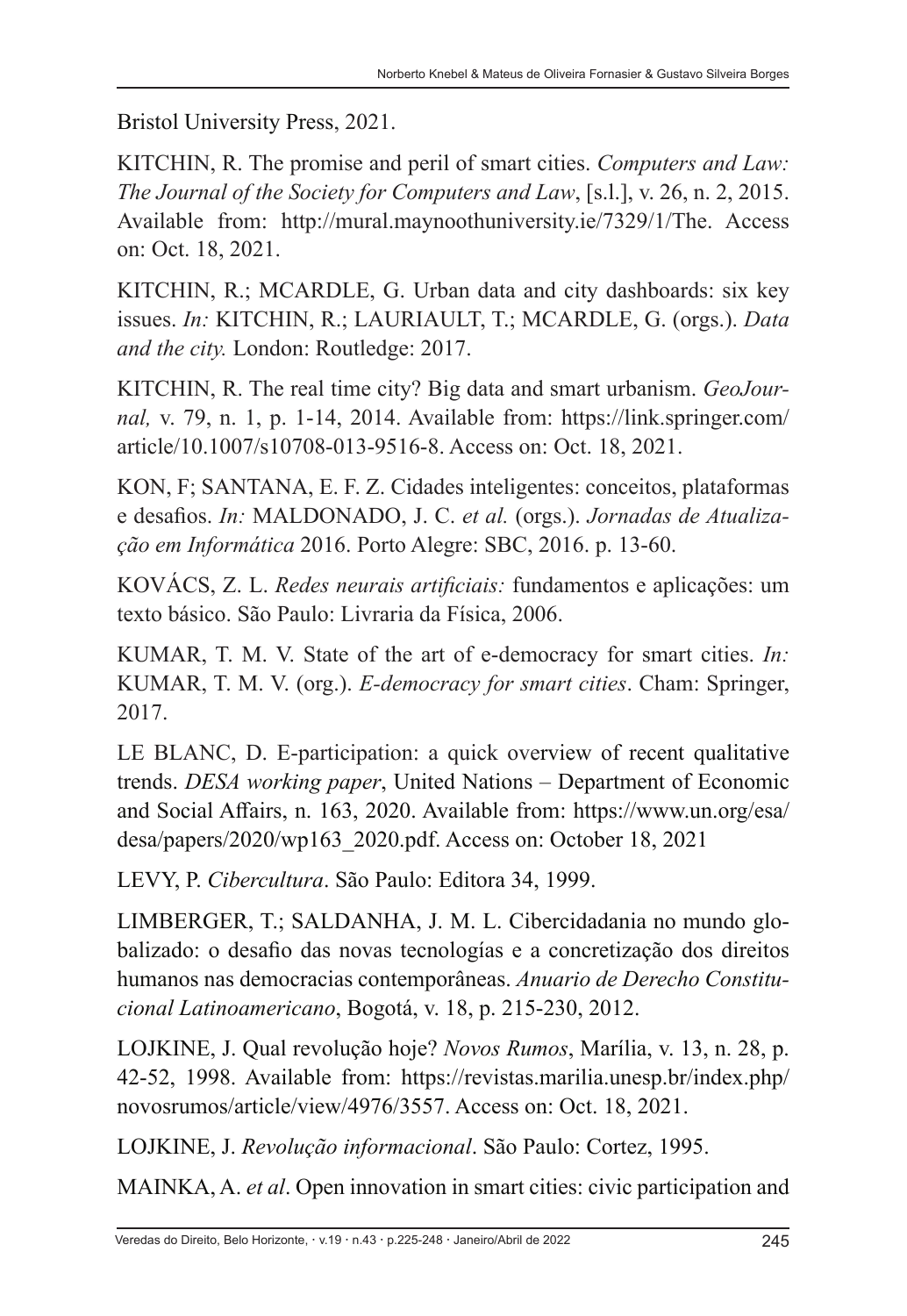co‐creation of public services. *Proc. Assoc. Info. Sci. Tech*., v. 53, p. 1-5, 2016.

MAMEDE, J.; FREITAS, J. S.; LIMA, M. C. Espaço de fluxos em projetos de ciber-cidades. *RECENSIO*, 2002. Available from: http://www.recensio. ubi.pt/modelos/documentos/documento.php3?coddoc=1186. Access on: Oct. 18, 2021.

NAPHADE, M. *et al*. Smarter cities and their innovation challenges. *Computer*, v. 44, n. 6, p. 32-39, 2011. DOI: 10.1109/MC.2011.187

NASCIMENTO, D. T.; CAMPOS, E. T.; SCHENINI, P. C. Estatuto da cidade: um instrumento democrático para o ordenamento territorial urbano. *In:* NASCIMENTO, D. T.; CAMPOS, E. T.; SCHNINI, P. C. (orgs.). *Planejamento, gestão e legislação territorial urbana:* uma abordagem sustentável. Florianópolis: Papa-livro, 2006.

NICA, E.; KLIESTIK, T.; KONECNY, V. Computationally NETWORKED URBanism and Big Data-driven DECISION-MAKING PROCESSES FOR INTERNET OF THINGS-ENABLED SMART CITIES. *In:* IN-TERNATIONAL CONFERENCE ON ECONOMICS AND SOCIAL SCIENCE, 3, 2020, Bucharest. *Proceedings* […]. Warsaw: Sciendo, 2020, p. 720-728. Available from: https://content.sciendo.com/downloadpdf/ book/9788395815072/10.2478/9788395815072-071.xml. Access on: Oct. 18, 2021.

UNITED NATIONS. *Documentos temáticos da Habitat III:* 21 – cidades inteligentes. 2015. Available from: https://uploads.habitat3.org/hb3/21-Cidades-Inteligentes final.pdf. Access on: Oct. 18, 2021.

PAROUTIS, S.; BENNETT, M.; HERACLEOUS, L. A strategic view on smart city technology: the case of IBM smarter cities during a recession. *Technological Forecasting and Social Change*, Warwick, 2013.

PÉREZ LUÑO, A. Teledemocracia, ciberciudadania y derechos humanos. *Revista Brasileira de Políticas Públicas*, Brasília, v. 4, n. 2, p. 8-46, 2014. Available from: https://www.publicacoes.uniceub.br/RBPP/article/ view/2835. Access on: Oct. 18, 2021

RAYNOR JR, W. J. *The international dictionary of Artificial intelligence.* Chicago; London; New Delhi: Glenlake, 1999.

RONCHI, A. M. *e-democracy*: toward a new model of (inter) active society. Cham: Springer, 2019b.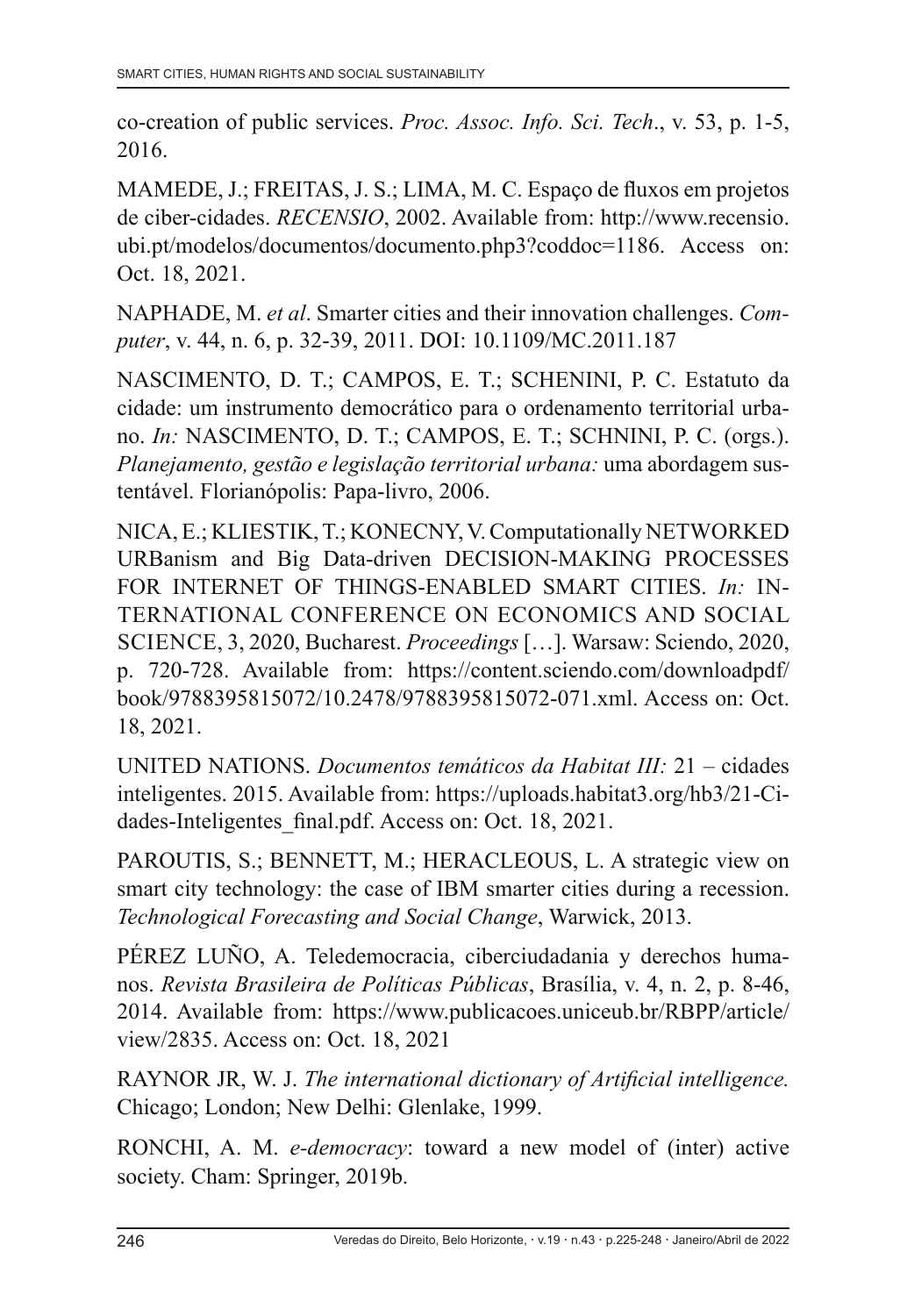ROTHBERG, D. Contribuições a uma teoria da democracia digital como suporte à formulação de políticas públicas. *Revista Iberoamericana de Ciencia, Tecnología y Sociedad-CTS*, v. 5, n. 14, p. 1-19, 2010.

ROVER, A. J. A democracia digital possível. *Revista Sequência*, Florianópolis, n. 52, p. 85-104, 2006. Available from: https://periodicos.ufsc.br/ index.php/sequencia/article/view/15202. Access on: Oct. 18, 2021

ROVER, A. J. O governo eletrônico e a inclusão digital: duas faces da mesma moeda chamada democracia. *In:* ROVER, A. J. *Inclusão digital e governo eletrônic*o. Zaragoza: Prensas Universitárias de Zaragoza, p. 9-34, 2008. (Lefis Series, v. 3).

SHOLLA, S.; NAAZ, R.; CHISHTI, M. A. Semantic smart city: context aware application architecture. In INTERNATIONAL CONFERENCE ON ELECTRONICS, COMMUNICATION AND AEROSPACE TECNHONOLY (ICECA), 2, 2018, Coimbatore, India. *Proceedings*  [...]. New York: IEEE, 2018. Available from: https://ieeexplore.ieee.org/ document/8474777. Access on: Oct. 18, 2021.

SILVA-MARTINS, J. V.; GONZALES-TACO, P. W. Mobilidade urbana no contexto de cidades inteligentes: uma análise bibliométrica e de conteúdo. *Processos Urbanos*, v. 7, n. 2, p. e497-e497, 2020. Available from: https://revistas.cecar.edu.co/index.php/procesos-urbanos/article/view/497. Access on: Oct. 18, 2021

SODERSTROM, O.; PAASCHE, T.; KLAUSER, F. Smart cities as corporate storytelling. *Analysis of Urban Change*, v. 18, n. 3, p. 307-320, 2014.

SOMOV, A.; DUPONT, C.; GIAFFREDA, R. Supporting smart-city mobility with cognitive Internet of Things. *In:* 2013 *Future Network & Mobile Summit*. IEEE, 2013.

STEVENSON, D*. Information and Communications Technology in UK schools:* an independent inquiry. 1997. Available from: https://web.archive.org/web/20070104225121/http://rubble.ultralab.anglia.ac.uk/stevenson/IC T.pdf. Access on: Oct. 18, 2021

STUDLEY, M. E.; LITTLE, H. *In:* FERREIRA, M. I. A. (org.). *How smart is your city? Technological innovation, ethics and inclusiveness*. Cham: Springer, 2021.

URBIETA, A. *et al*. Adaptive and context-aware service composition for